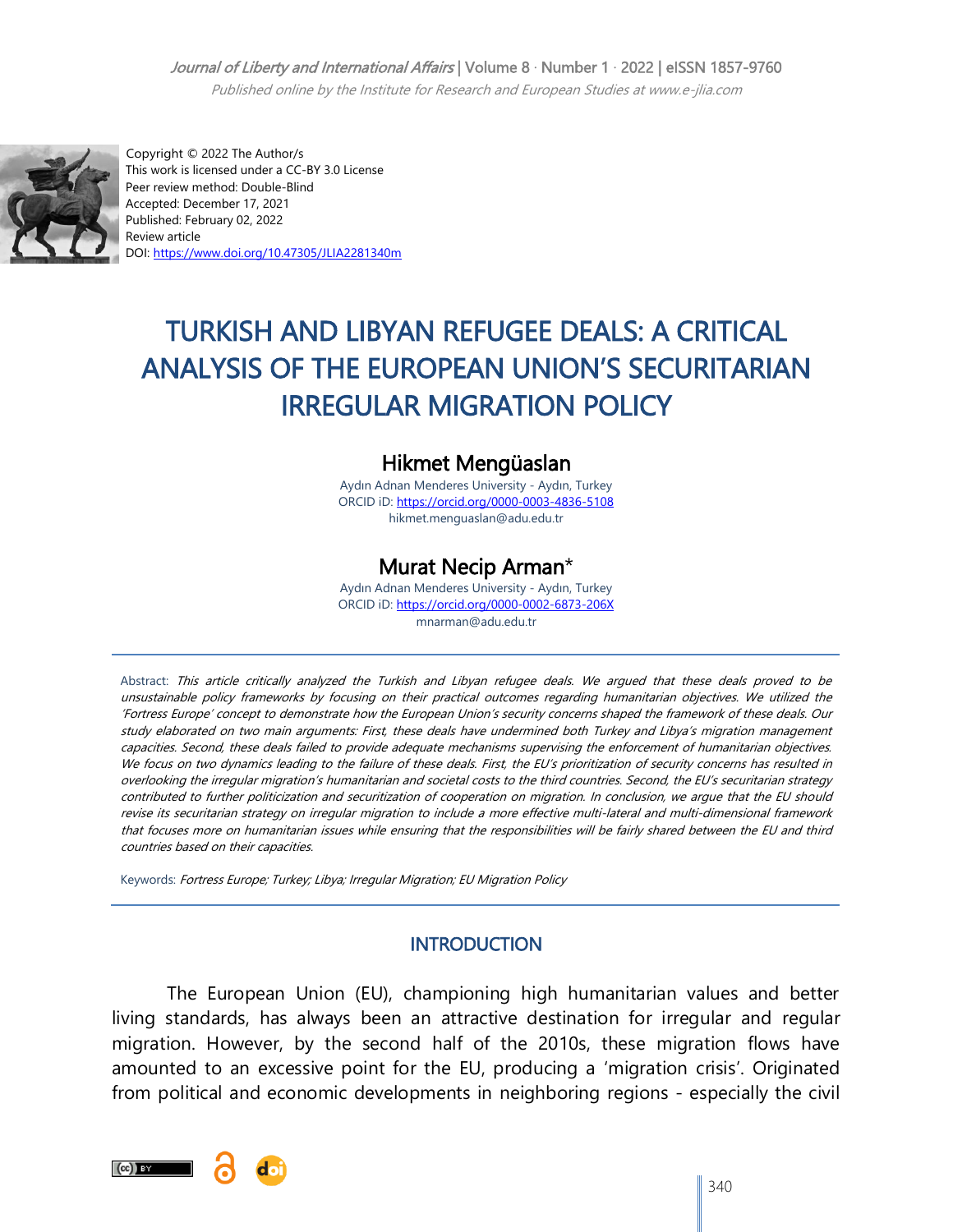war in Syria, increasingly adverse economic conditions in Africa, and growing despair in Southeast Europe - thousands of people have set to leave their countries of origin. Consequently, the irregular migration flows reached their peak in 2015 - nearly two million - according to the European Border and Coast Guard Agency (FRONTEX) (FRONTEX 2017, 6).

In line with the International Organization for Migration's definition of irregular migration as "movement of persons that take place outside the laws, regulations, or international agreements governing the entry into or exit from the State of origin, transit or destination" (IOM 2021), the issue of irregular migration to the 'developed' countries have become not only increasingly dangerous due to the 'pushback' policies of destination countries but also more global as this journey involves more than one country - states of origin, transit, and destination.

The refugee deals have been among the specific policy frameworks devised by the EU which aims to ensure its border control and security by cooperating with the third countries. Accordingly, we investigate the practical effects of the Turkish and Libyan agreements, particularly those dealing with humanitarian issues, to assess their usability as policy frameworks in the EU's toolkit for managing irregular migration. Therefore, we examine the deals signed with both Turkey and Libya in 2016 and 2017, respectively to demonstrate that the EU's securitarian approach to irregular migration flows results in not only contradictory outcomes to the fundamental humanitarian values championed by the EU but also negative implications for the migration management capacities of the transit countries in the irregular migration routes. As these deals have been shaped by primarily the EU's security concerns, they resulted in facilitating the transfer of the humanitarian responsibilities of the EU to 'safe third countries', which contrary to what has been aimed by the EU undermined the migration management capacities of both Turkey and Libya. The humanitarian dimension of managing the irregular migration flows is overlooked, but also, the issue of migration has turned into a political-economic element in the diplomatic bargaining processes, leading to politicization and further securitization of migration. Consequently, the EU's policy of externalizing its borders - heavily criticized as the "Fortress Europe" (Sterkx 2008) - has become an unsustainable dynamic itself for cooperation on migration.

The study consists of two main parts. The first part briefly touches upon the origins and outcomes of the EU's securitarian approach to irregular migration - also conceptualized as the 'Fortress Europe'. We then briefly examine how the EU's relations with both Turkey and Libya have been implicated in forming these countries' migration policies. In the second part, considering the EU's objective of ensuring the protection of those in transit countries, we evaluate practical results of the EU's strategy for migration management and focus on how both deals have contradictorily produced undermining outcomes for cooperation on migration. In conclusion, we propose revising and consolidating multilateral platforms that could provide a fair share of the burden

 $\left(\mathrm{cc}\right)$  by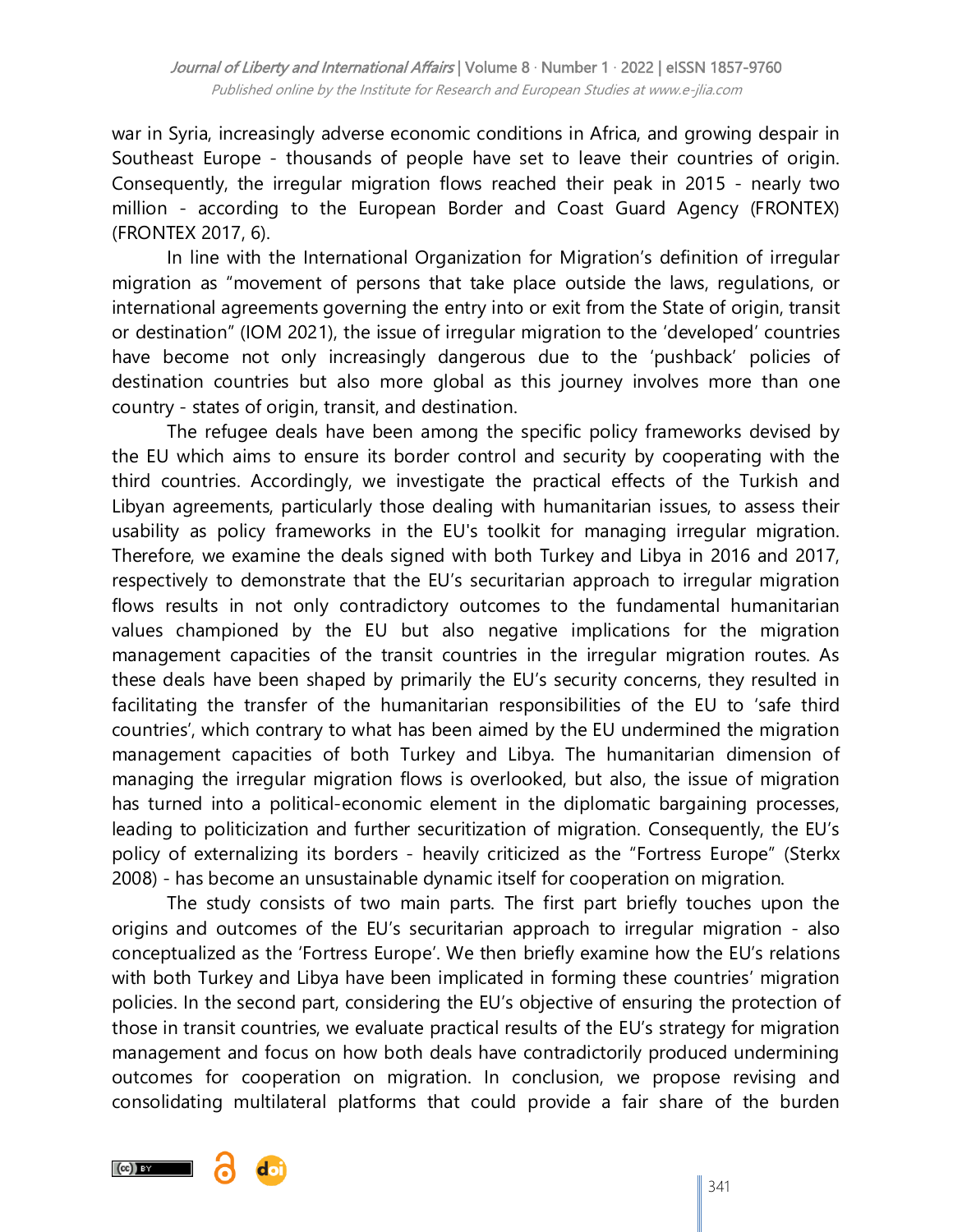between parties, after emphasizing that the EU's security-oriented migration policy should not overlook the humanitarian and social dimensions of irregular migration to handle irregular migration flows sustainably and effectively.

## COMBATING IRREGULAR MIGRATION: ORIGINS AND OUTCOMES OF 'FORTRESS EUROPE'

In the context of the 'migration crisis' by the 2010s, the Member States have revised their strategy on irregular migration by increasing the resources allocated to combating irregular migration and accelerated their efforts on strengthened coordination within and outside the EU. However, these efforts have led to further securitization and politicization of the EU's strategy while overlooking the humanitarian dimension of migration, as a consequence of which the EU has been heavily criticized as turning into a consolidated fortress of which the internal borders are abolished while the external walls are constantly rising (Kaya 2013). The resulting securitarian approach has meant a more exclusionary and restrictive attitude to unwanted migrants.

We argue that two processes relating to the EU itself have been significant in leading to the EU's security concerns' outweighing the humanitarian and social dimensions of irregular migration. The first is the ‗Europeanization' of migration. Huysmans (2000, 770-71) argues that the Europeanization of migration further securitized the issue as there is now a radical political strategy that excludes people by reifying them as danger. For Bigo (2001), security today refers to reducing the limit of accepting the other instead of decreasing the threats. The EU increasingly utilizes its security concerns relating to irregular migration to legitimize the security-oriented policies - i.e. increasing border controls and security. For instance, European Border and Coast Guard Agency launched in 2016 to strengthen the Schengen Information System (SIS). The agency was founded to collect and share biometric information and contained instruments focused on vigorously countering terrorism and irregular immigration (Council of the European Union and Parliament 2016). Therefore, as Bigo (2001) argues, while the objective of these efforts is to plant safety, it may also undermine the security of others due to undesirable side effects. Considering that the EU aims at ensuring a secure union by signing agreements with the third countries to increase its border security, we argue that the Europeanization of migration, despite its humanitarian cover, has unfolded within the framework of the traditional security understanding prioritizing the border security rather than human security.

The second is the lacking harmonization among the Member States' migration policies. The EU has spent a great effort creating a common political organ, especially after the Schengen process. A significant attempt on reaching this objective is the Dublin Convention which provides mechanisms for harmonization of asylum processing (Uçarer 2013, 283). With its mechanisms, the Convention was thought to be effective

 $(cc)$ ) BY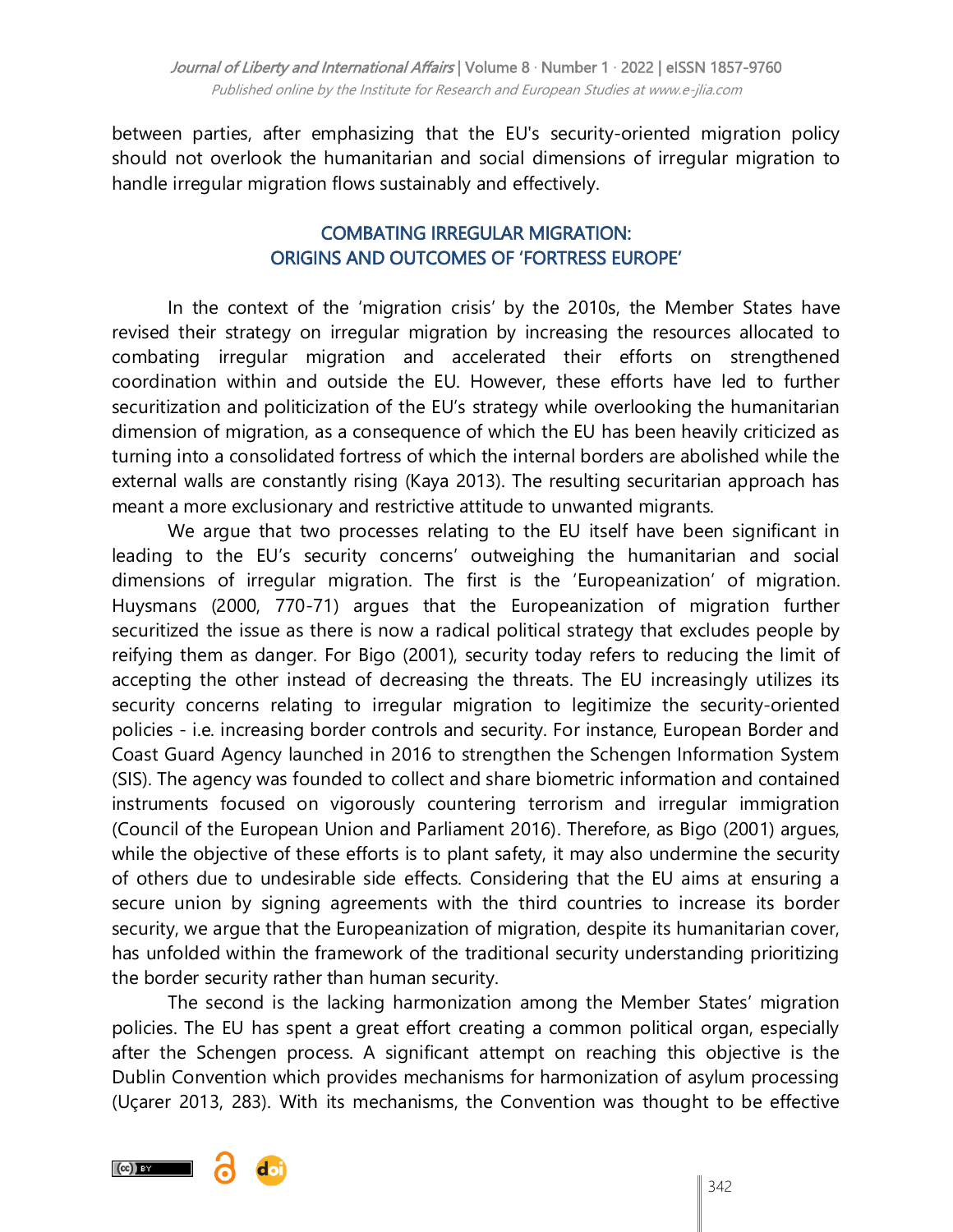against asylum shopping within the EU (Geddes 2003, 133), as it would regulate the asylum processing by assigning the responsibility to the first country to which asylum seeker first enters (ECRE 2006, 6). In practice, however, the Convention produced the exact opposite. Rather than facilitating the regulation as to asylum processing, it further complicated the process and undermined the solidarity within the EU. The criterion of the first point of entry has resulted in the Member States in the frontier - such as Greece, Italy, France, and Spain - facing overwhelming migration flows, further questioning the Dublin Convention's effectiveness. The reactions to secondary migration (the migrants and asylum seekers leave the first country of destination – such as Greece, Italy, Spain - to reach countries of destination - such as Germany and Nordic countries) have been noteworthy examples of undesired outcomes. Furthermore, as the concept of the EU with internal borders entails common consensus of the Member States on how common external borders shall work, the issue of who will be let inside the internal borders became increasingly related to the national sovereignty. The Member States varying capacities and differing political interests have turned into being the main source of divergence as to common migration management. The EU's attempt on common political organ thus has contributed to the issue of migration becoming part of ‗high politics', meaning the Member States increasingly treat the migration matters within the sphere of internal politics. Consequently, the inclusion of the others into the EU has become increasingly more challenging due to the Member States' divergent attitudes against irregular migration (Huysmans 2000, 771).

In this respect, the primary outcome of the EU's securitarian approach to irregular migration has been the border externalization policy. By externalizing its borders, the EU aims to curb irregular migration flows, prevent human trafficking through the Aegean and Mediterranean, and eliminate the reasons for migration in the countries of origin. Cooperation with third countries constitutes a crucial part of this policy as the EU transfers its responsibilities regarding border security and control to the third countries thanks to this cooperation. The transit countries especially are expected to ensure adequate border controls while hosting the incoming irregular migrants and processing asylum demands. In return, the third countries receive financial, technical, and material support from the EU. The Convention provides the mechanisms for such cooperation, which aimed to build third countries' capacity to manage migration - refugee protection and border control (Hamood 2008, 20) while restricting unwanted forms of migration to Europe (Geddes 2003, 134). The EU's externalization of its borders thus in practice means expanding the EU's border security towards North Africa and the Balkans as well as assigning the responsibility of fighting irregular migration to the countries of transit (Sterkx 2008). In practice, however, the more securitized the EU's approach to irregular migration has become; the more strategic the third countries have been for the EU's border security.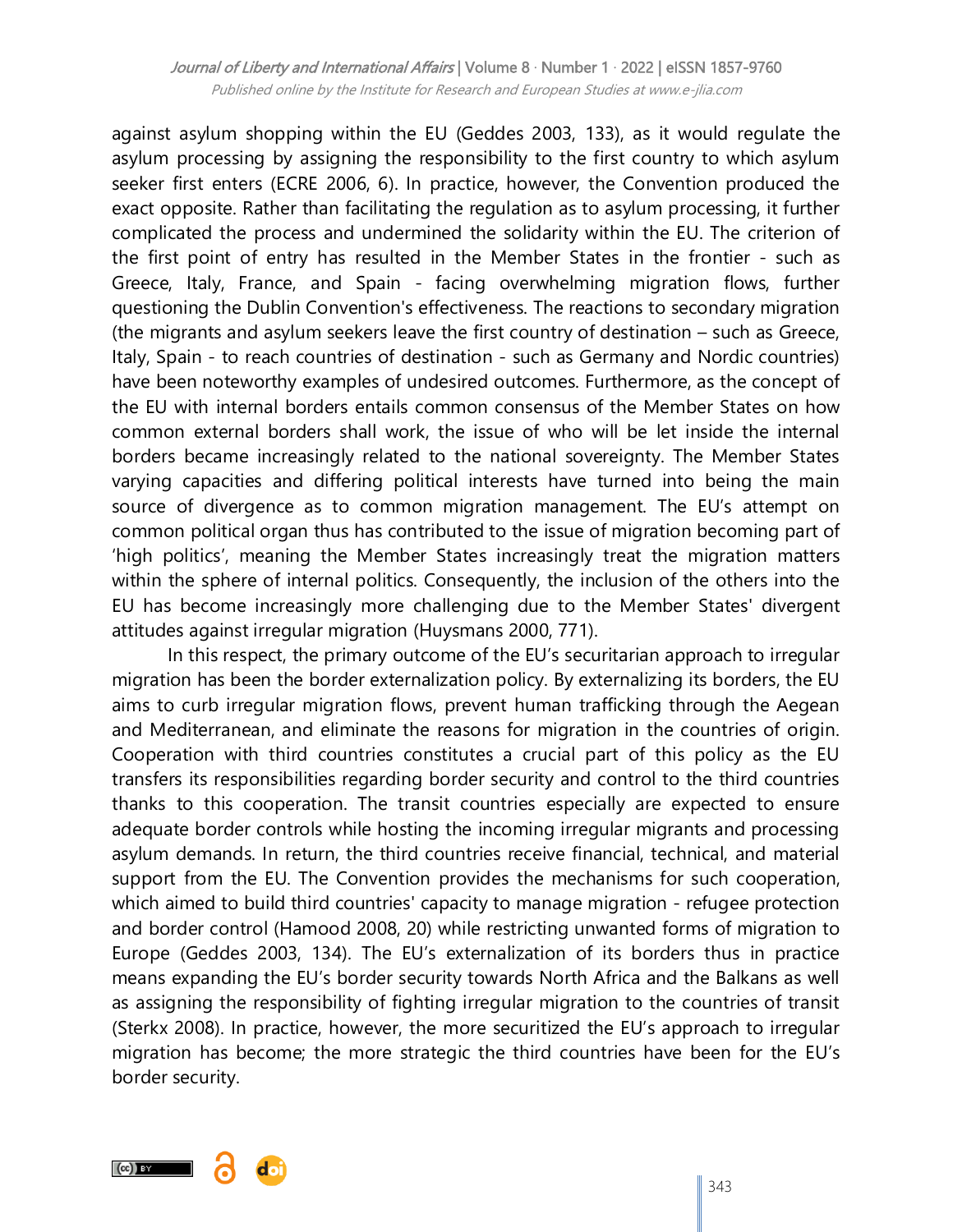However, as above-argued, such security-oriented cooperation between the EU and the third countries contributes to further overlooking of humanitarian issues and undermining the transit countries' migration management capacities (as we discuss below in the cases of Turkey and Libya) as well as crippling the cooperation on migration (Amnesty International 2014). We argue that two primary reasons are leading to such cooperation becoming unsustainable as a policy framework.

First, by transferring its responsibilities on migration management to third countries, the EU has failed to fulfill its human security goals declared in the Barcelona Report in which it recognized its obligations concerning the human security of those outside Europe (Albrecht et al. 2004). For instance, the deals signed with Turkey and Libya demonstrate that the EU prioritizes keeping unwanted migrants out of Europe, leading to practices that violate the non-refoulment principle. Consequently, the Member States utilize the overwhelming irregular migration flows to further legitimize their non-admission and non-arrival policies while turning away from human rights violations during irregular migration.

Second, the EU has a modality for shifting the control of its external borders away from its territory rather than focusing on ensuring safe countries for migrants (Müller and Slominski 2021, 806). According to Paris School, as the governments try to create a speech act that migration is a danger while concerned with keeping their control over borders, migration easily becomes a political tool for the governments. This allows them to find new solutions for refusing the migrants. Considering that the anti-immigration policies help the EU governments to tackle populist right-wing movements, which were on the rise after the 2008 financial crisis, the immigrants have become the scapegoats in many political-economic discourses against irregular migrants and asylum seekers such as increased competition in the employment market; taxes paid to go to migrants (Fouskas and Gökay 2019, 96). Besides that, the Member States' non-admission and non-arrival policies have resulted in illegal networks gaining further control of the irregular migration processes, leading to more dangerous journeys for migrants and increasing death toll in the sea and the desert. Such illegal activities thus severely undermine the effectiveness of the mechanisms for ensuring refugees' access to protection and human rights. As a consequence of the EU's failure in taking necessary precautions against these human rights violations and harsh conditions irregular migrants face, the concept of 'safe third country' for asylum seekers and irregular migrants loses its meaning.

Overall, driven mainly by security concerns, the EU's strategy on irregular migration seems to produce at best an elusive framework for cooperation with third countries on migration. Since we focus on the deals signed with Turkey and Libya to demonstrate the downsides of the EU's s migration policy framework, the following two sub-sections briefly touch upon how Turkey and Libya's relations with the EU have been implicated in the formation of both Turkey and Libya's migration policies.

 $(cc)$  BY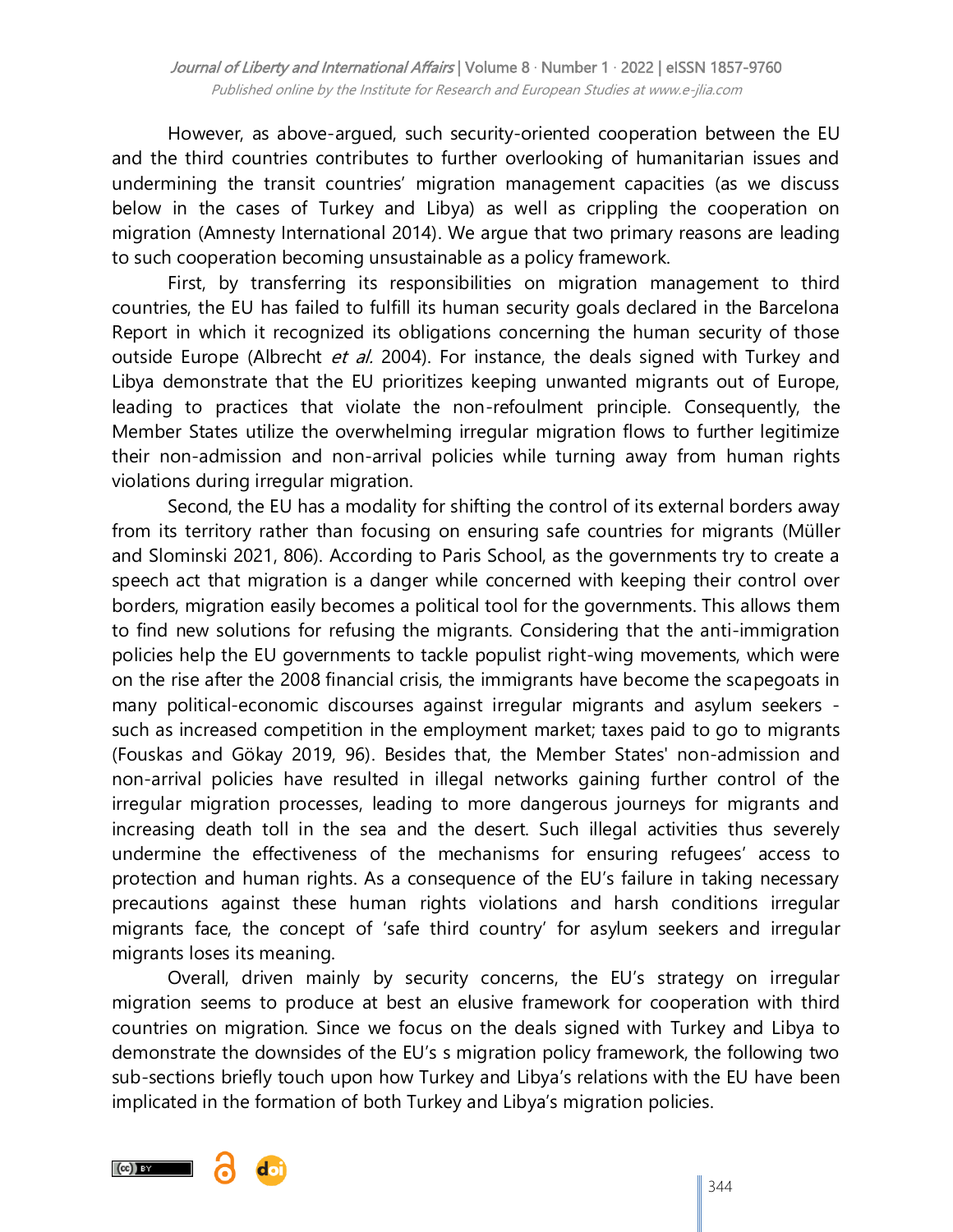## The EU-Turkey Relations as an ‗Anchor' for Turkey's Migration Policy

The EU's influence over Turkey's migration policy dates back to the 2000s when the relations with the EU, thanks to the accession process, have become the main anchor for reforms in Turkey's migration policy through harmonization of Turkey's migration and asylum policies with the EU's *acquis*. However, cooperation with Turkey located at the Aegean route to Europe has become increasingly strategic to the success of the EU's externalization policy by the 2010s in the context of the migration crisis (Arman 2017, 13). In the face of increasing irregular migration flows through the Aegean route, the EU considered critical reforming Turkey's migration policy. A significant example of these reforms was related to Turkey's discriminative attitude against the asylum seekers, in that, although Turkey signed the 1951 Genova Convention of the UN and accepted the 1967 Protocol, it grants asylum status to only those coming from Europe. As a consequence, the EU signed the readmission agreement with Turkey on December 16, 2013. In this way, the EU consolidated the mechanisms for cooperation with Turkey on controlling the irregular migration to Europe, while externalizing its border security and control to Turkey.

The scope of cooperation has been enhanced to include new mechanisms by the second half of the 2010s when Greece received a considerable increase in applications for international protection status by irregular migrants originated from the Syrian crisis (In 2016, 1.1 million asylum seekers have applied for international protection status in the EU Member States along with Norway and Switzerland and it was Greece to which most international protection applications were made in 2016).

As argued above, the cooperation with Turkey was urgent in part because of the EU's internal processes. According to the first point of entry criterion by the Dublin Convention, Greece was assigned to be responsible for the asylum processing of those applicants. Nevertheless, Greece could not handle the overwhelming burden of this process alone. As a consequence, there was increasing social tension between migrants and locals in Greek Islands which set the stage for persistent revolts and protests in Khios, Lesbos, and Samos. One of the solutions the EU devised for handling such overwhelming irregular migration flows was a relocation mechanism built-in September 2015. This mechanism aimed to alleviate the burden created by huge numbers of international protection applicants on Greece and Italy (FRONTEX 2017, 25). Turkey, as a candidate country, has increasingly shaped its migration policy according to the EU's security concerns regarding irregular migration. Turkey has been highly motivated to cooperate with the EU in return for the progress in the candidacy process such as the start of visa liberalization dialogue and opening of new chapters as well as the EU's promise of financial aid in return for hosting the asylum seekers and irregular migrants in Turkey (Seeberg 2016). We argue thus that the Turkish-EU relations have been an intrinsic part of the EU-Turkey cooperation on migration.

 $(cc)$  by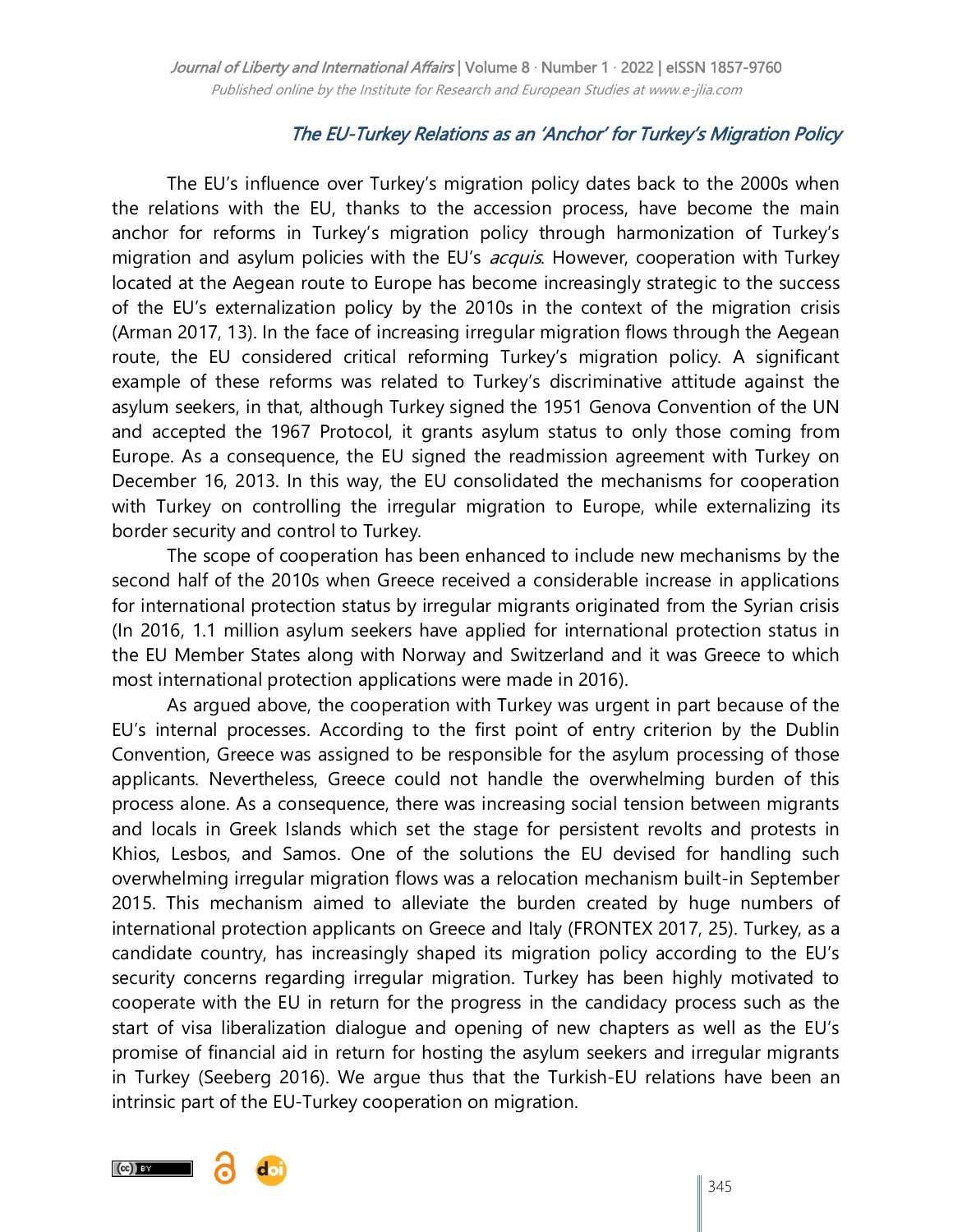However, the politicization and securitization of migration in large part due to the EU's prioritization of security concerns while cooperating with Turkey have led to ups and downs in the EU-Turkey cooperation on migration. For instance, when Turkey was offered a new form of relationship with the EU in 2011, Turkey utilized its position as a host country of nearly four million Syrian nationals as political leverage over the EU (Deutsche Welle TR 2020). The cooperation on migration was held until a positive agenda on the accession process - including the Refugee Deal and Visa Liberalization Dialogue - was agreed upon. The Syrian refugee crisis has become one of the practical tools utilized by both the EU and Turkey, which operationalized the crisis for their own political and security agenda.

## The EU-Libya Relations as an 'Incentive' for Libya's Migration Policy

Since the late 1990s, the EU-Libya relations have been a significant incentive for Libya's migration policy and cooperation with the EU. Similar to cooperation with Turkey, the EU's cooperation with Libya was driven mainly by the political and security concerns of both parties (Paoletti 2010). Libya's strategic location at the Mediterranean route to Europe has always rendered it crucial for the EU's migration policy - especially towards the migrants who originated in the African countries. The EU has benefited considerably from its political and economic position to encourage Qadhafi's Libya to cooperate on migration as the EU's externalization policy required stricter visa and border controls in the Mediterranean route by the 2000s.

In such a political and securitarian context, the EU-Libya cooperation was formed to curb migration to Italy and Malta - the frontier states of migration from the African countries - into the 2000s. There were two central objectives of this cooperation: to prevent the entry of unwanted migrants by securing Libya's borders and to return ‗irregular migrants' to their countries of origin or a safe third country (European Parliament 2006; Hamood 2008, 20). It was Italy that especially cooperated with Libya to control its borders and manage the process of irregular migrants' return. Nevertheless, despite the cooperation, the 2000s saw many economic migrants entering Libya's inefficiently controlled southern borders (Pradellla and Rad 2017, 2420).

On the other hand, the Qadhafi regime saw Libya's strategic location as a political tool to revive relations with the EU and fix Libya's international pariah state status during the 1990s. In return for cooperation with the EU on migration, Qadhafi demanded financial aid and revival of military and arms deals (Kamat and Shokr 2013, 163; Pradellla and Rad 2017, 2420). In this respect, despite the announced humanitarian concerns, the EU-Libya cooperation reflected the EU's struggle to balance between its priorities protection of the asylum seekers and ensuring its border security (Hamood 2008, 24).

For the first place, the EU's cooperation attempt corresponded to a period when Libya was struggling to overcome its pariah state status (Hamood 2008, 20), leading

 $(cc)$  by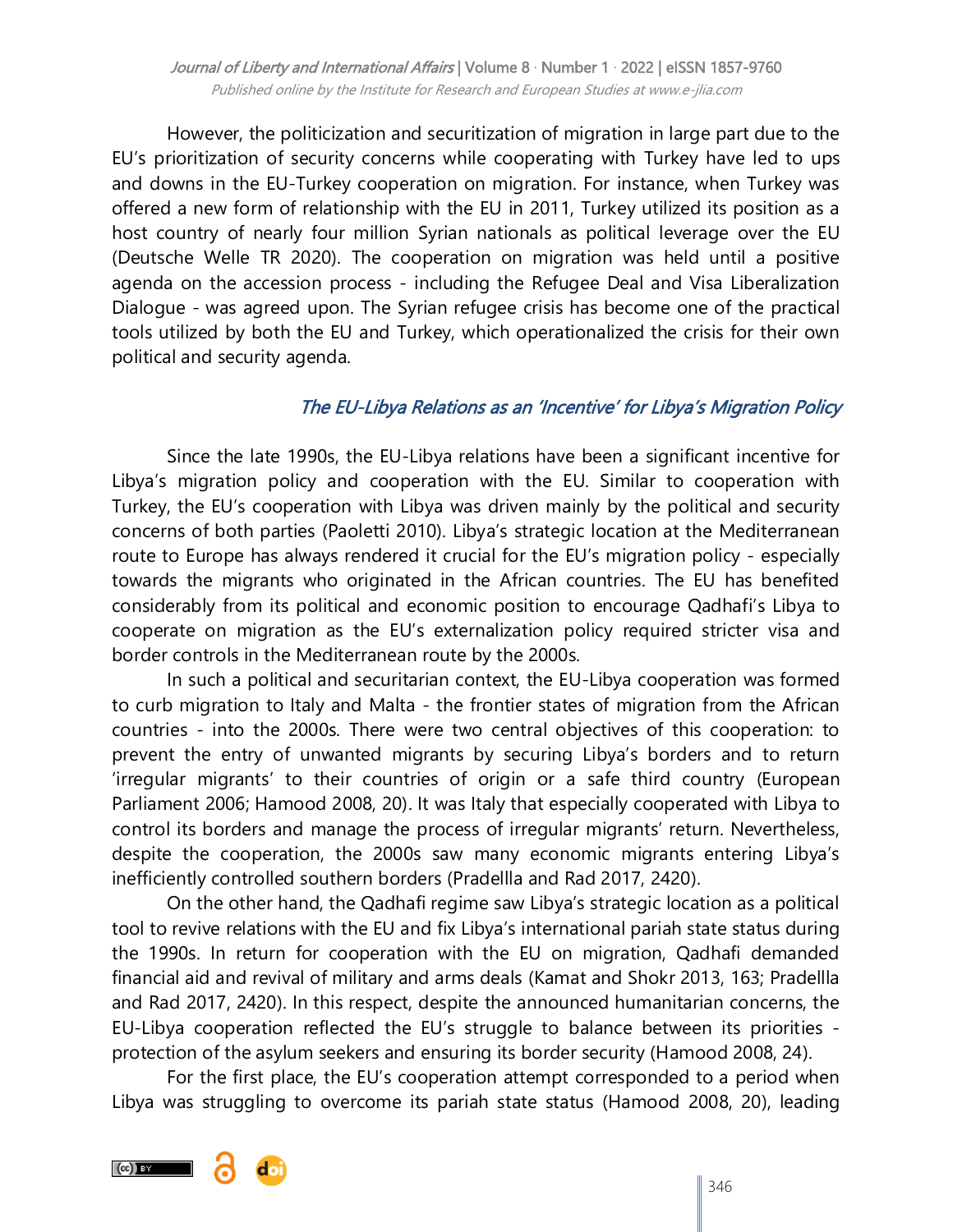definitely to the prioritization of political concerns. Besides that, Libya did not have official relations with the EU and had quite a bad record of human rights violations (Hamood 2008, 24). Libya lacked the necessary conditions and capacities for refugee protection. At the same time, there were also necessary institutional and legal reforms to be made (Hamood 2008, 26), considering that Libya was not a party to the 1951 Refugee Convention and had no domestic law or procedure for considering asylum claims. Along with that, the Libyan Coast Guard was known as highly corrupted (Baldwin-Edwards and Lutterbeck 2019, 2253), and the migrants were known to face human rights violations in detention centers (UNHR and UNSMIL 2016; Toaldo 2017). Overall, Libya lacked the capacities and mechanisms to fulfill the humanitarian objectives of the cooperation, meaning the protection of asylum seekers took of secondary importance in cooperation. Heavily criticized by the NGOs and civil society organizations, the EU-Libya cooperation thus necessitated revision, which was only realized with the 2008 Libyan-Italian Friendship Treaty. However, despite adding the cooperation an official status, the Treaty could not provide the expected changes regarding strengthened mechanisms for refugee protection. For instance, according to the Treaty, Libya was still expected to prevent migrants from its shores, participate in joint patrols in the Mediterranean, and utilize electronic controls contracted to Italian companies, while the harsh conditions the asylum seekers and irregular migrants faced in the detention centers were inadequately addressed. Moreover, the Italian government utilized this treaty for pushback operations in the Mediterranean, which was deemed illegal by the ECHR (Toaldo 2015). When the Qadhafi regime was toppled in 2011 and civil war prevailed in Libya, the EU-Libya cooperation was held. In this respect, although the Libyan land borders were officially closed, they have only become more porous due to the civil war (Malakooti 2013, 96), meaning the post-Qadhafi Libya has shown no progress regarding migration management. Worse, the human smuggling networks have now been controlled by armed militias which also vied for power in Libya's civil war (Pradellla and Rad 2017, 2421), resulting in further complicating the cooperation with Libya. The EU, on the other hand, still focuses on its objective of preventing migrants using the Mediterranean route from entering Europe while devising new mechanisms to transfer its responsibilities to Libya as part of its border externalization policy. The cooperation has thus continued with the Interim Government supported by the UN. As a consequence of the EU's efforts to revive cooperation with Libya, the suspended 2008 Treaty was reiterated in the 2017 Memorandum of Understanding<sup>1</sup> between Italy and Libya. Like the previous one, the new deal aims to combat illegal migration, human trafficking and strengthen border security while providing increased financial support by the Italian government.

<sup>&</sup>lt;sup>1</sup>Signed on 03 February 2017; the MoU can be accessed from this link: [https://eumigrationlawblog.eu/wp](https://eumigrationlawblog.eu/wp-content/uploads/2017/10/MEMORANDUM_translation_finalversion.doc.pdf)[content/uploads/2017/10/MEMORANDUM\\_translation\\_finalversion.doc.pdf](https://eumigrationlawblog.eu/wp-content/uploads/2017/10/MEMORANDUM_translation_finalversion.doc.pdf)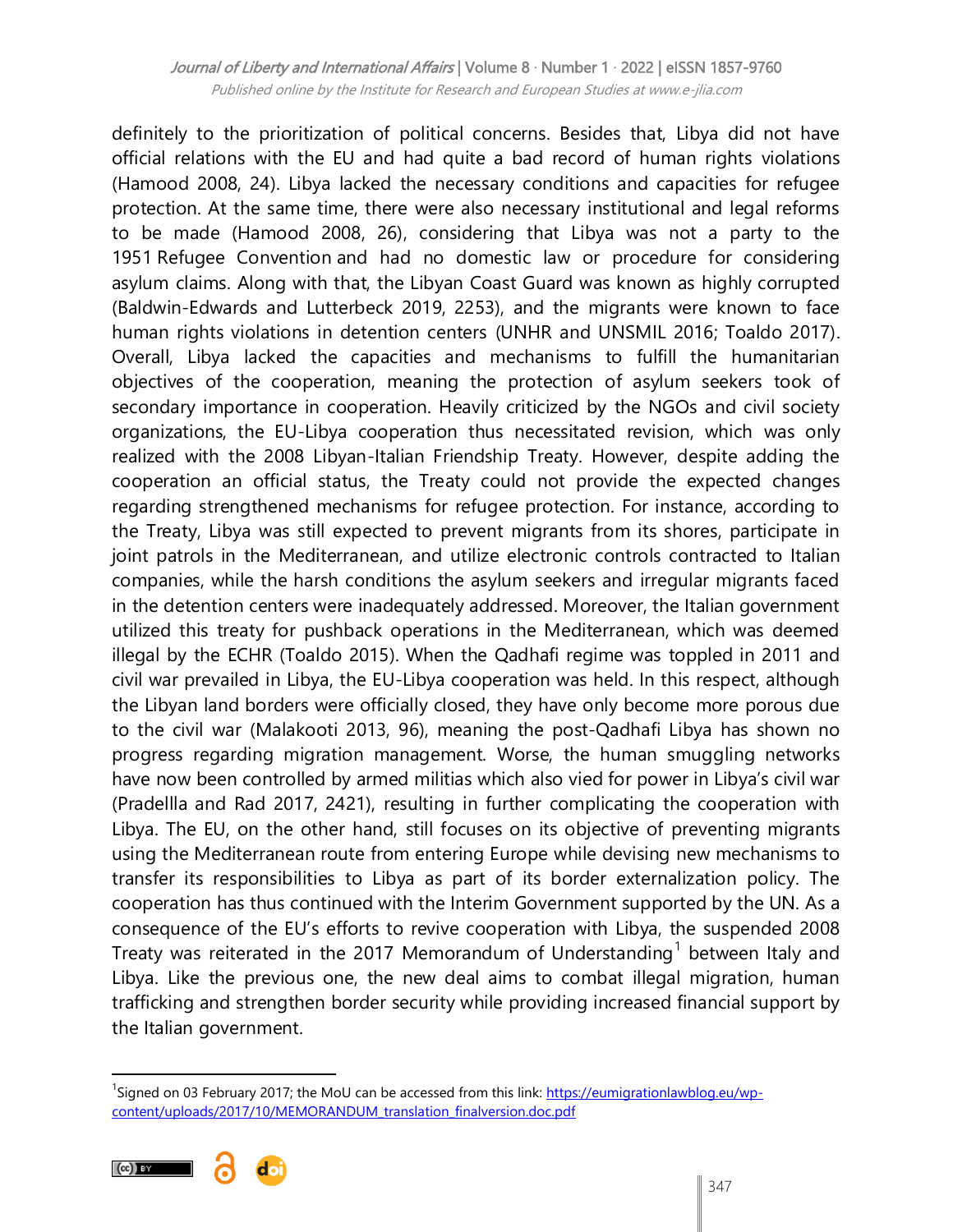## PREVENTING OR MANAGING THE MIGRATION: THE DEALS AS UNSUSTAINABLE POLICY TOOLS

The EU's irregular migration strategy is two-folded, that is, to transfer the responsibilities of protection to transit and origin countries and to take preventive measures to discourage mobility (Boswell 2003, 169). The EU applies these mechanisms within its migration policy framework to save lives in the sea and the desert, effectively manage the process of returns and discourage those who want to reach Europe by taking dangerous and illegal ways (EC 2016). The root causes of irregular migration are also addressed by the EU's long-term strategy on migration (Baldwin-Edwards and Lutterbeck 2019, 2242). Nevertheless, whether the priority of the EU's migration policy is to prevent or manage the irregular migration flows to Europe becomes questionable when examined in terms of its outcomes against its objectives. First, the EU's policy of externalizing its borders compounds the external dimension of the Common European Asylum System (CEAS) with the Global Approach to Migration and Mobility (GAMM). However, the externalization in practice has turned out to host asylum seekers in transit countries rather than facilitating access to Europe (Moreno-Lax 2015, 6). In terms of discouraging mobility, the EU assigns the transit countries to prevent irregular migration flows - managed through the European Neighborhood Policy through which the EU utilizes positive conditionality to motivate the countries surrounding Europe to cooperate (Dannreuther 2006). In practice, however, when the frontline states - such as Greece and Italy - have confronted the overwhelming burden of asylum processing during the migration crisis<sup>2</sup>, the Member States have seemed to have divergent views as to sharing the burden of irregular migrants, definitely demonstrating the failure of effective cooperation on migration within the EU as well as with the third countries.

It was in such a politicized and securitized context that the EU chose to benefit from the refugee deals as part of its cooperation strategy with third countries. It signed refugee deals with both Turkey and Libya in 2016 and 2017, respectively. The Turkish deal has been expected to stop migrants from reaching Greece while offering Turkey financial aid, visa liberalization dialogue, and opening new chapters in the accession process. In return, the EU promised to take refugees from camps in Turkey (Scazzieri and Springford 2017, 2). Next year, the Turkish deal has been complemented with the Libyan deal, in which Italy was delegated to negotiate and agreed to help the UN-backed government police its waters and train and equip its Coast Guard.

<sup>&</sup>lt;sup>2</sup>European Union: Council of the European Union, Regulation (EU) No. 604/2013 of the European Parliament and of the Council of 26 June 2013 establishing the criteria and mechanisms for determining the Member State responsible for examining an application for international protection lodged in one of the Member States by a third-country national or a stateless person (recast), 29 June 2013, OJ L. 180/31-180/59; 29.6.2013, (EU)No 604/2013, available at: <https://www.refworld.org/docid/51d298f04.html> [accessed 12 September 2021]

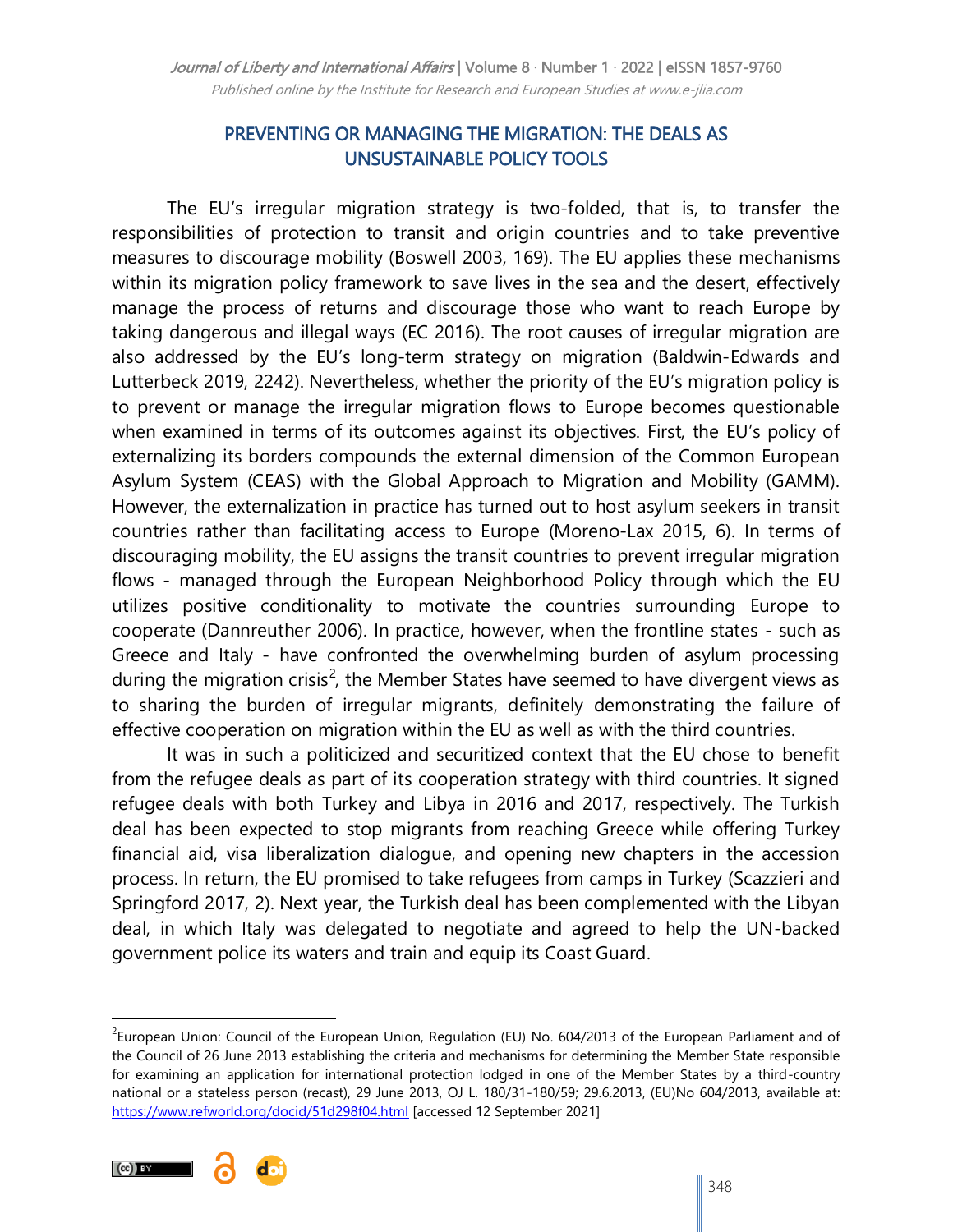In the following sections, we focus on the reasons why these deals have in practice turned into unsustainable policy frameworks for cooperation on migration. We point out the downsides of these deals by especially focusing on how the EU's security concerns have outweighed the humanitarian and social dimensions of irregular migration as a consequence of these deals. We thus concentrate on three distinct dynamics leading these deals to fail in reaching their humanitarian objectives.

First, the security of migrants in practice has become of secondary importance to the security of the state. From the perspective of the EU, the deals are exploited to create trade-offs, that is, while the EU is interested in motivating its partners to agree on taking back as many asylum seekers as possible including both nationals from the partner countries themselves and third-country nationals, the cooperating countries are given incentive as to obtaining advantages in diplomatic bargaining with the EU (Seeberg 2016, 3). However, although these deals have worked for alleviating the burden of irregular migration flows on the frontline states such as Greece and Italy which implement repatriation policies, they have also resulted in severe human rights violations in repatriation to Libya and Turkey. For instance, after these deals, UNHRC, in its May 2021 report, mentioned pushback cases from the Member States (Morales 2021), although it is prohibited by article 4 of Protocol No. 4 of the European Convention on Human Rights.

Second, the EU's externalization policy violates the 1951 UN Convention by preventing asylum seekers from reaching Europe. Since the EU's legal responsibility does not stop at the EU's physical borders, the Member States cannot avoid their responsibilities on protecting asylum seekers by transferring their obligations to third countries. This violation renders the deals extra-legal and incompatible with the EU's humanitarian obligations.

Third, the divergences between the Member States as to sharing the burden of asylum seekers violate their commitment to the EU treaties, thus undermining the mutual solidarity principle within the EU. For instance, in 2015, the countries such as Hungary and Slovakia - where the anti-immigration sentiments prevail - were opposed to the policy initiatives regarding the refugee flows and actively blocked access to their territories (Baldwin-Edwards and Lutterbeck 2019, 2243).

Accordingly, we argue that the deals shaped by the EU's security concerns fail to fulfill the EU's stated objectives as to refugee protection and asylum processing and undermine the cooperation on migration management with third countries as well as within the EU, resulting in these deals being unsustainable policy tools for cooperation on migration.



349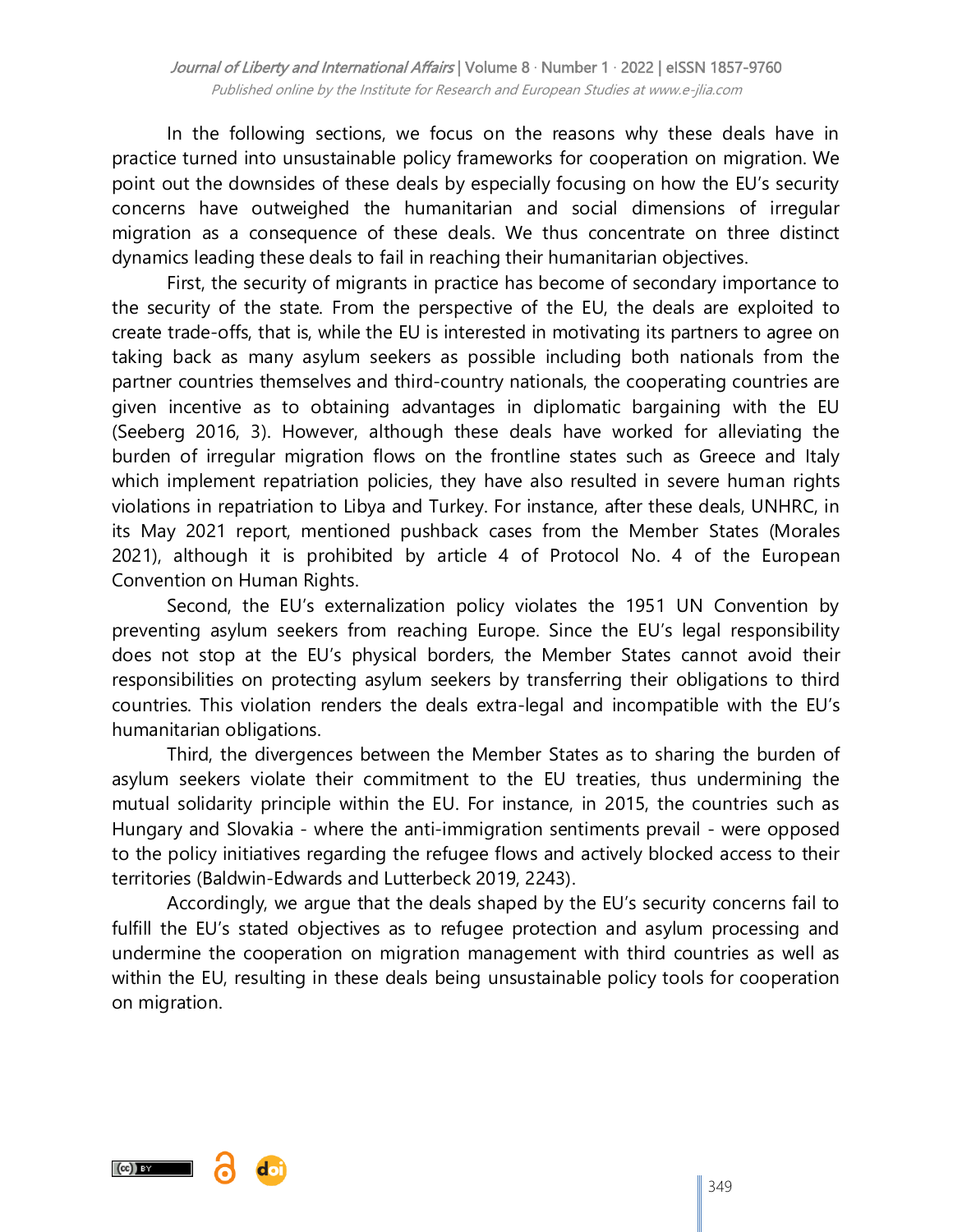# The Downsides of the EU-Turkey Deal

The Turkish deal is an outcome of a mutual trade-off between the EU and Turkey where the EU gets fewer irregular migrants while Turkey is offered financial aid, visa liberalization, and revival of the accession process (Seeberg 2016, 2). However, considering the objectives of the deal<sup>3</sup>:

- returning to Turkey, all new irregular migrants (economic migrants and asylum seekers) crossing to the Greek islands;
- for every Syrian readmitted by Turkey from the Greek islands, resettling another Syrian from Turkey to the EU;
- accelerating implementation of the EU-Turkey visa liberalization roadmap;
- speeding up the disbursement of funds through the Facility for Refugees in Turkey and increasing its resources;
- expediting preparations for the opening of new chapters in Turkey's accession negotiations; and
- cooperating to improve humanitarian conditions inside Syria.

It is obvious that the deal practically benefits the EU's securitarian concerns without focusing adequately on the humanitarian dimension of irregular migration as well as undermining Turkey's migration management capacities in the long term.

For instance, Turkey fulfilled its responsibility of securing and controlling its borders to prevent irregular migration flows to Europe (179.536 irregular migrants in 2017 and 134.004 irregular migrants in 2018 used the Mediterranean route to reach Europe; the deal is especially effective in irregular migrants attempting to reach Greece (45.737) in 2018 (Goldberg 2018)). From the EU's perspective, the Turkish deal has been successful at least in two points: alleviating the pressure on Greece and the Balkan countries and appeasing the EU citizens harboring anti-migrant feelings.

From Turkey's perspective, on the other hand, the deal might weaken the political leverage Turkey holds, in that, Turkey might turn into a dumping ground for unwanted migrants in Europe. The Turkish deal clearly states that only those<sup>4</sup> who did not try or attempt to cross the EU borders will be eligible for the 1:1 mechanism, while the others will be denied international protection in Europe. Therefore, the deal involves certain discriminatory practices (Arribas 2016, 6), in that non-Syrian refugees are excluded from the resettlement system, clearly violating the refugee protection norm. Seeberg (2016) underlines that the relocation and resettlement system is not promising and



<sup>&</sup>lt;sup>3</sup>European Commission, *EU-Turkey Agreement: Questions and Answers*, 19 March 2016, <u>http://europa.eu/rapid/press-</u> [release\\_MEMO-16-963\\_it.html](http://europa.eu/rapid/press-release_MEMO-16-963_it.html)

<sup>&</sup>lt;sup>4</sup> European Commission, *First Report on the Progress Made in the Implementation of the EU-Turkey Statement* (COM/2016/231), 20 April 2016, p. 2,<http://eur-lex.europa.eu/legal-content/en/TXT/?uri=celex:52016DC0231>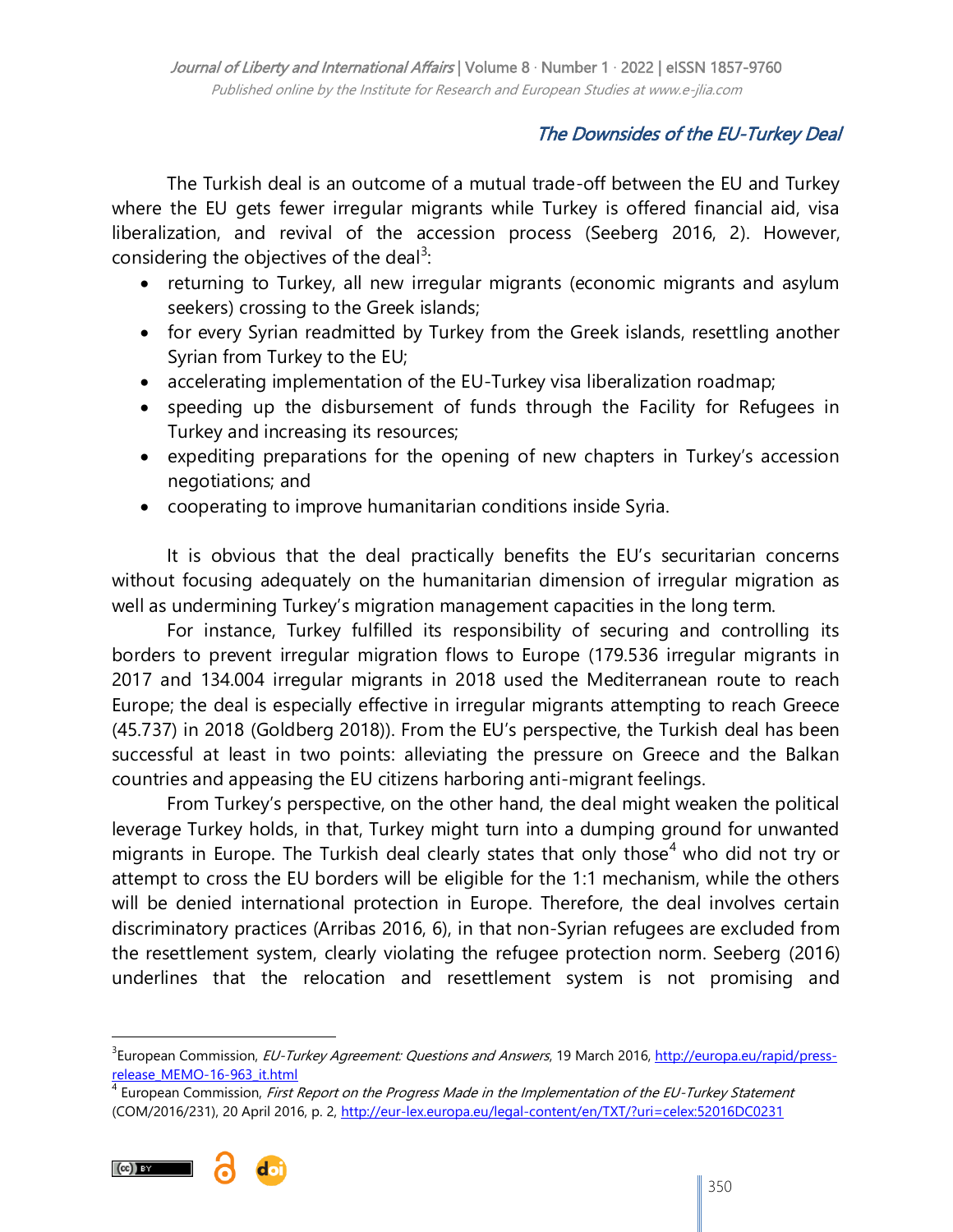sustainable<sup>5</sup> despite the positive wording in the EU's statements. Besides that, the incentives offered to Turkey as to visa liberalization and opening of new chapters in the accession process have been put on hold by the EU which also fails to keep up with its promise of financial support to Turkey in improving the living conditions of the Syrian nationals under international protection, leaving Turkey alone in migration management.

We argue that these political ups and downs contribute to the politicization and further securitization of migration, as the deal also allowed the AKP administration to utilize the Syrian refugees as political leverage against the EU (Kaya 2020, 37). To Kaya (2020), Turkey's hosting over 4 million Syrians allows the AKP administration to be politically coercive against the EU as well as resulting in the de-Europeanization of the migration matters. For instance, when the EU dragged its feet to fulfill its promise of financial aid, Turkey threatened to open its borders for the refugees crossing to Greece and even opened them for a short term. Thousands of asylum seekers gathered at the Greek borders in 2020 (Deutsche Welle TR 2020). Only after the EU announced that it would increase its financial support, the conflict was resolved.

Accordingly, the practical outcomes of the Turkish deal affirm our argument that it has proven to be unsustainable as a policy tool in the EU's migration management tool kit. Turkey left alone in migration management, cannot handle the overwhelming political, economic and social burden of the migration as the EU's inadequate financial support and ineffective political mechanisms indirectly bolster the exclusionary and restrictive attitude against the asylum seekers (Zaragoza-Cristiani 2015). For instance, as a consequence of the securitization and politicization of migration, Turkey signs readmission agreements with the countries of origin, meaning that the non-refoulment principle and access to protection for asylum seekers in Turkey could be violated.

Overall, the EU's externalization policy's social, political, and economic cost undermines Turkey's migration management capacities and increases social tension and xenophobia in the Turkish public (Clapp 2020). In this regard, the EU should revise its approach to migration management to include more mechanisms to ensure the protection of asylum seekers (Deutsche Welle TR 2021). Otherwise, the securitized and politicized approach to migration would continue to be the main obstacle before sustainable and fair cooperation on migration with Turkey in the long term (Huysmans 2000).

<sup>&</sup>lt;sup>5</sup>European Commission, *Relocation and Resettlement: Member States Need to Sustain Efforts to Deliver on* Commitments, 09 November 2016, [http://europa.eu/rapid/press-release\\_IP-16-3614\\_en.htm](http://europa.eu/rapid/press-release_IP-16-3614_en.htm)



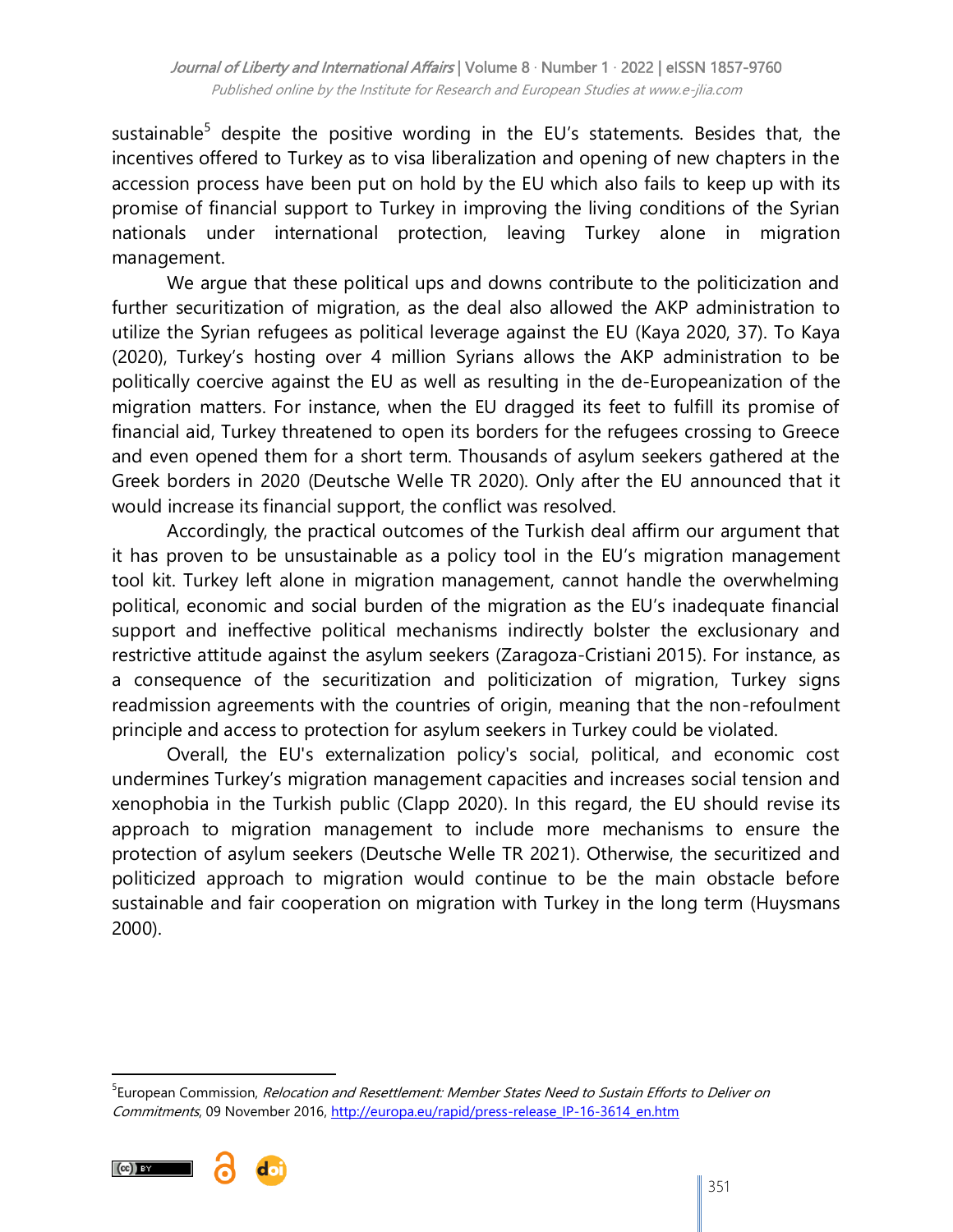## The Downsides of the EU-Libya Deal

The practical outcomes of the MoU, similar to the Turkish deal, reflect the EU's prioritization of its security concerns. First, after the Arab Revolts, since there is still more than one political entity vying for power, there has not been a stable political context in Libya. The collapsed economy and unstable political institutions along with the breakdown of the rule of law only deteriorate the instability in Libya. According to the United Nations Office for the Coordination of Humanitarian Affairs (OCHA) Libya office (2020): "Of the 538,000 migrants and 44,000 refugees in Libya, 56 percent of migrants and all refugees have unmet needs with consequences on their wellbeing, living standards, and resilience" (p. 36). Despite such an unstable context, cooperation with Libya was revived by the MoU in 2017 and the abhorrent conditions in Libya's detention centers have been overlooked. Moreover, Libya's status as a 'safe third country' is still questionable, considering that Libya lacks the necessary mechanisms for the security of asylum seekers and the protection of human rights. Pradella and Rad (2017, 2421) argue that this deal confirms the externalization policy and turns a blind eye to the human rights violations the migrants face in Libya.

Second, after the revolts, the institutional structure in Libya has become more complex and overlapping, which renders the cooperation on migration less efficient regarding the humanitarian conditions for asylum seekers. For instance, the detention centers in Libya have been controlled by the independent militia rather than Interior Ministry's Directorate for Combating Illegal Migration, which further deteriorates abhorrent conditions the migrant's face (Toaldo 2015, 11). Worse, the militias securing the Libyan coasts have also taken part in the smuggling networks (Scazzieri and Springford 2017, 3), resulting in migrants' suffering from human rights violations at the hands of smugglers (Micallef and Reitano 2018).

Third, besides lacking mechanisms for protection, the MoU now transfers the responsibility of the pushback operations to the Libyan authorities. While the MoU lifts the Italian authorities off their responsibilities, it epitomizes how the EU circumvents international and regional obligations, clearly violating the EU's fundamental values. However, the agreement focuses on preventing irregular migration from Libya, yet overlooks the losses of life at sea and in the desert, which still constitute a critical part of the migration, along with the prevailing illegal networks that control the human trafficking in the Mediterranean (Micallef 2017, 6). Toaldo (2017) argues that IOM data demonstrates how the migrants have increasingly stayed for shorter periods in Libya before setting out for Europe, especially after the Turkish deal closing the Aegean route. Therefore, instead of discouraging people from taking the dangerous journey of irregular migration, the EU's externalization policy has contributed to pushing factors for reaching Europe.

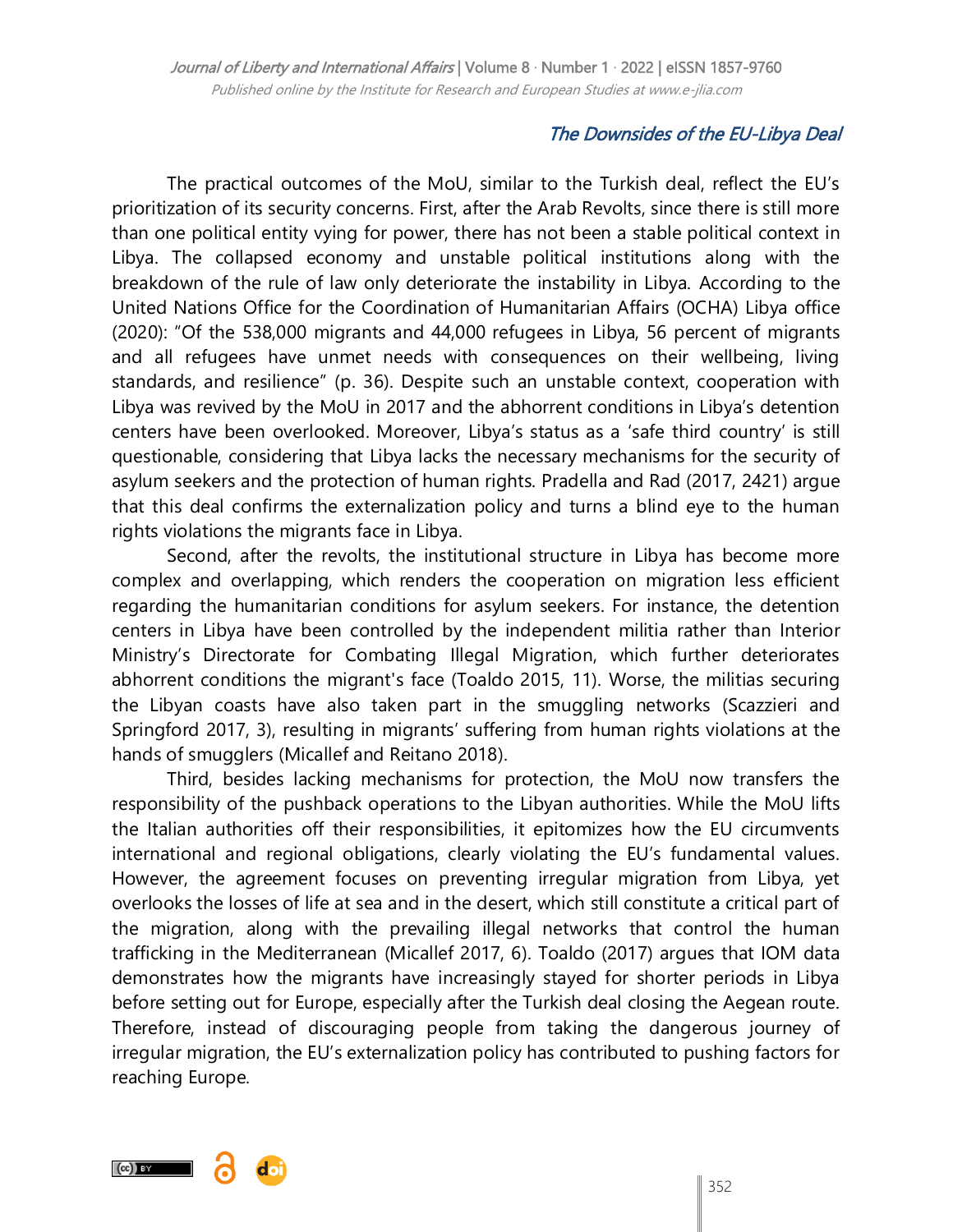Fourth, the deal lacks clearly defined mechanisms that ensure cooperation not only with Libya but also within the Member States. For instance, "although in 2015, the EU promised to disperse 160,000 refugees from overstretched Greece and Italy to other EU countries, in 2016 only 8,162 people have been found a home" (Rankin 2016).

Overall, we argue that the Libyan deal has two critical downsides as to migration management. First, the deal is far from grasping the multi-faceted nature of Libya's political-economic context. Second, the deal reflects the political and security concerns of the EU while overlooking to ensure necessary conditions and mechanisms for refugee protection.

## **CONCLUSION**

By examining the Turkish and Libyan deals, we demonstrate that the EU's securitarian approach to migration management has further contributed to the securitization and politicization of cooperation on migration rather than producing a sustainable and effective policy framework. We acknowledge that both deals have reached their primary objective: to decrease the amount of irregular migration flows that use the Mediterranean and Aegean routes to Europe. However, considering the secondary objective of sending irregular migrants and asylum seekers to the "safe third countries‖, the results are not promising as the former. We list three dynamics underlying the failure of deals as sustainable policy tools.

First, the mechanisms provided by the Turkish deal have proved to be discriminating and ineffective in the resettlement process. Similarly, the Libyan deal has failed to address the unstable political context in Libya as well as lacking transparent and effective regulations regarding access to protection and human rights, social integration and cohesion, and sending back migrants that repatriated from Greece and Italy to their home countries. Consequently, both Turkey and Libya can be argued to become more of a host country instead of a safe third country or transit country, resulting in the concept of the safe third country losing its meaning.

Second, these deals focus on decreasing the irregular migration flow to the EU, increasing allocation of resources to border and security control - technologically, technically, and financially - yet inadequately address the humanitarian and societal outcomes. To illustrate, neither Turkey nor Libya have received adequate financial and technical support in strengthening their capacities to handle irregular migration flows, primarily to ensure the migrants' right to access to protection. Besides that, the EU's security-oriented attitude directly leads to further illegal activities (Baldwin-Edwards and Lutterbeck 2019, 2254–55), in that, human traffickers and smugglers gain more control of the irregular migration. Yet, the deals have not provided effective mechanisms against human rights violations due to illegal human trafficking and smuggling activities. These failures create contradictory outcomes for the EU's basic humanitarian

 $(cc)$  BY

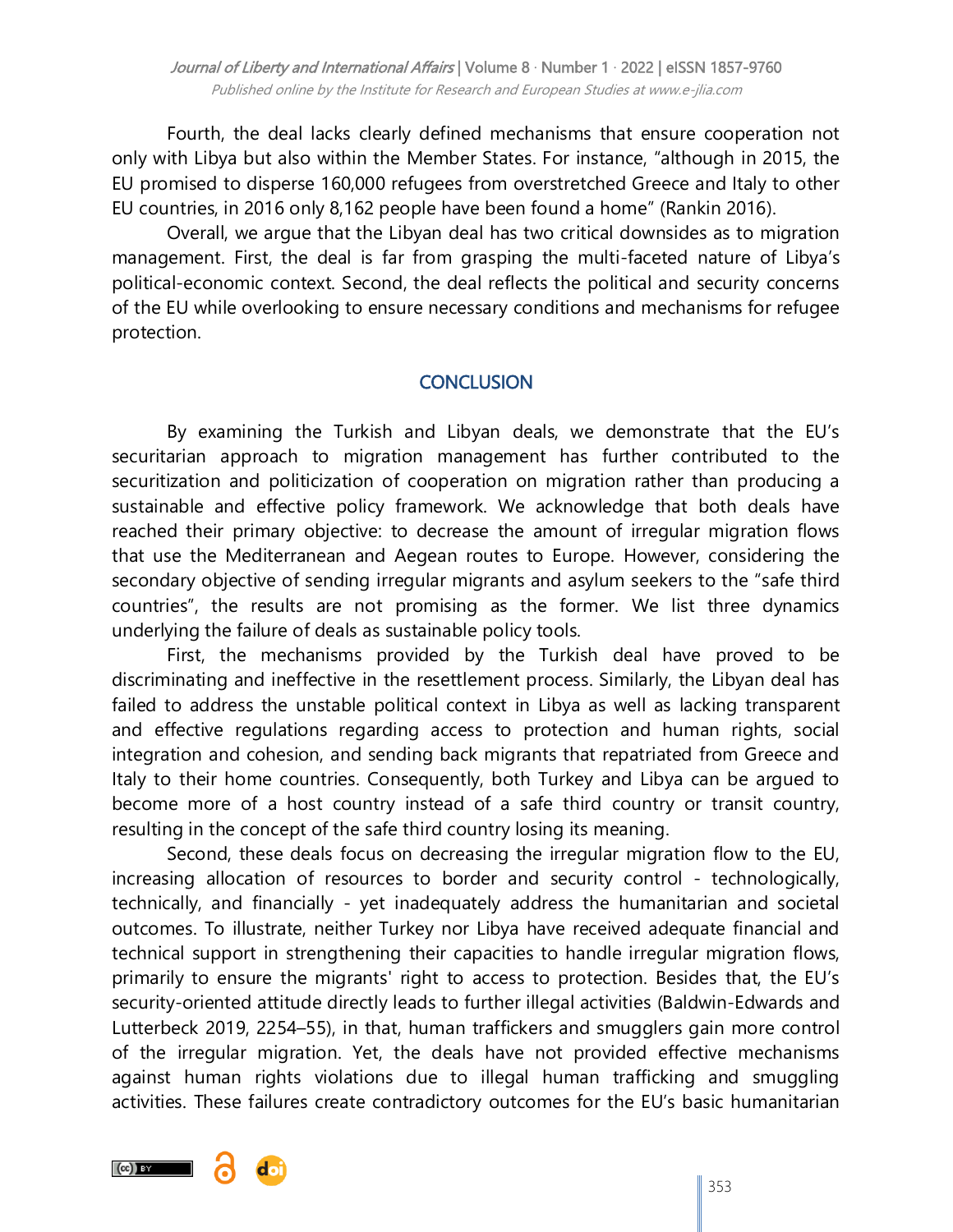values as well as push more people towards Europe. Criticizing the EU's migration strategy, Andersson (2016) states that "a strategy will need to be global and systemic rather than ad hoc and national or narrowly regional; pragmatically, it must focus on rights and opportunities rather than security and threat scenarios, since the latter have proven counterproductive and abusive" (p. 1069). Consequently, although the EU's externalization policy has successfully increased the border control and security of the EU, it has resulted in the opposite for both Turkey and Libya's migration management capacities.

Third, transferring the responsibilities to third countries as part of cooperation on migration, the EU contributes considerably to the politicization of migration, in that, Turkey and Libya utilize the migrants and asylum seekers they hosted as political leverage against the EU. Moreover, the Member States seem to adopt a trend of signing informal and extra-legal arrangements with third countries to lift off their responsibilities as to providing protection and access to human rights for asylum seekers (Cassarino 2007), and it further politicizes the processes of cooperation on migration, preventing the formation of solid and sustainable ground for managing irregular migration. To ensure sustainable and fair cooperation on migration, we thus suggest that the EU countries had better revise their security-oriented approach to migration and be more motivated to fulfill their obligations regarding the human rights of asylum seekers.

Otherwise, illegal networks will continue to exploit this opportunity and cause more human rights violations. Therefore, instead of the securitarian 'Fortress Europe' approach that raises the walls of Europe, a multilateral and multi-dimensional policy framework for cooperation on migration that takes into consideration not only the migrants and asylum seekers' need for protection but also the varying capacities of the involving countries become more and more necessary to provide a concrete solution to irregular migration.

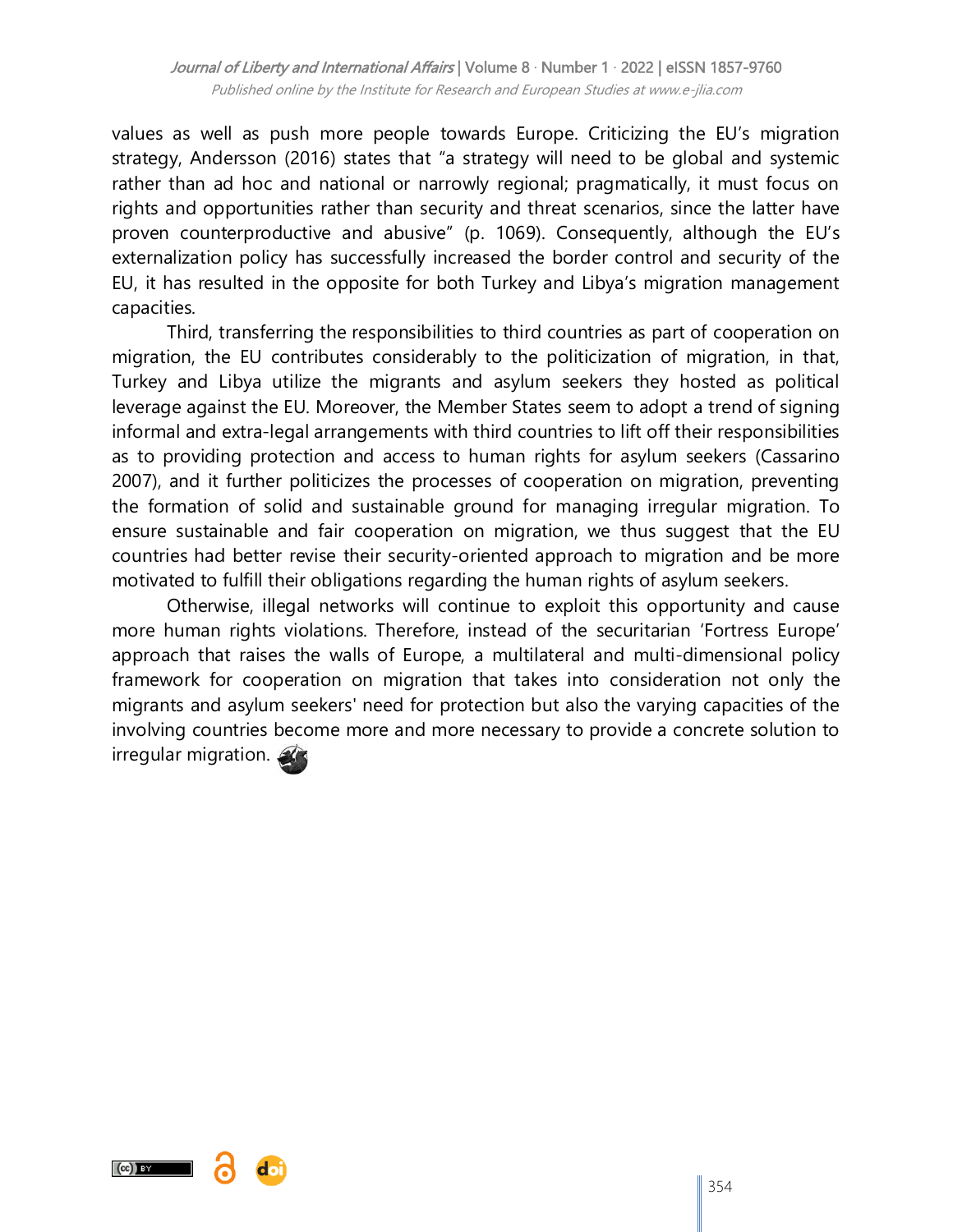#### Journal of Liberty and International Affairs | Volume 8 · Number 1 · 2022 | eISSN 1857-9760

Published online by the Institute for Research and European Studies at www.e-jlia.com

## COMPLIANCE WITH ETHICAL STANDARDS

## Acknowledgments:

We would like to thank Dr. Gönül Tezcan for the constructive comments on the previous versions of this article.

## Funding:

Not applicable.

#### Statement of human rights:

This article does not contain any studies with human participants performed by any of the authors.

#### Statement on the welfare of animals:

This article does not contain any studies with animals performed by any of the authors.

# Informed consent:

Not applicable.



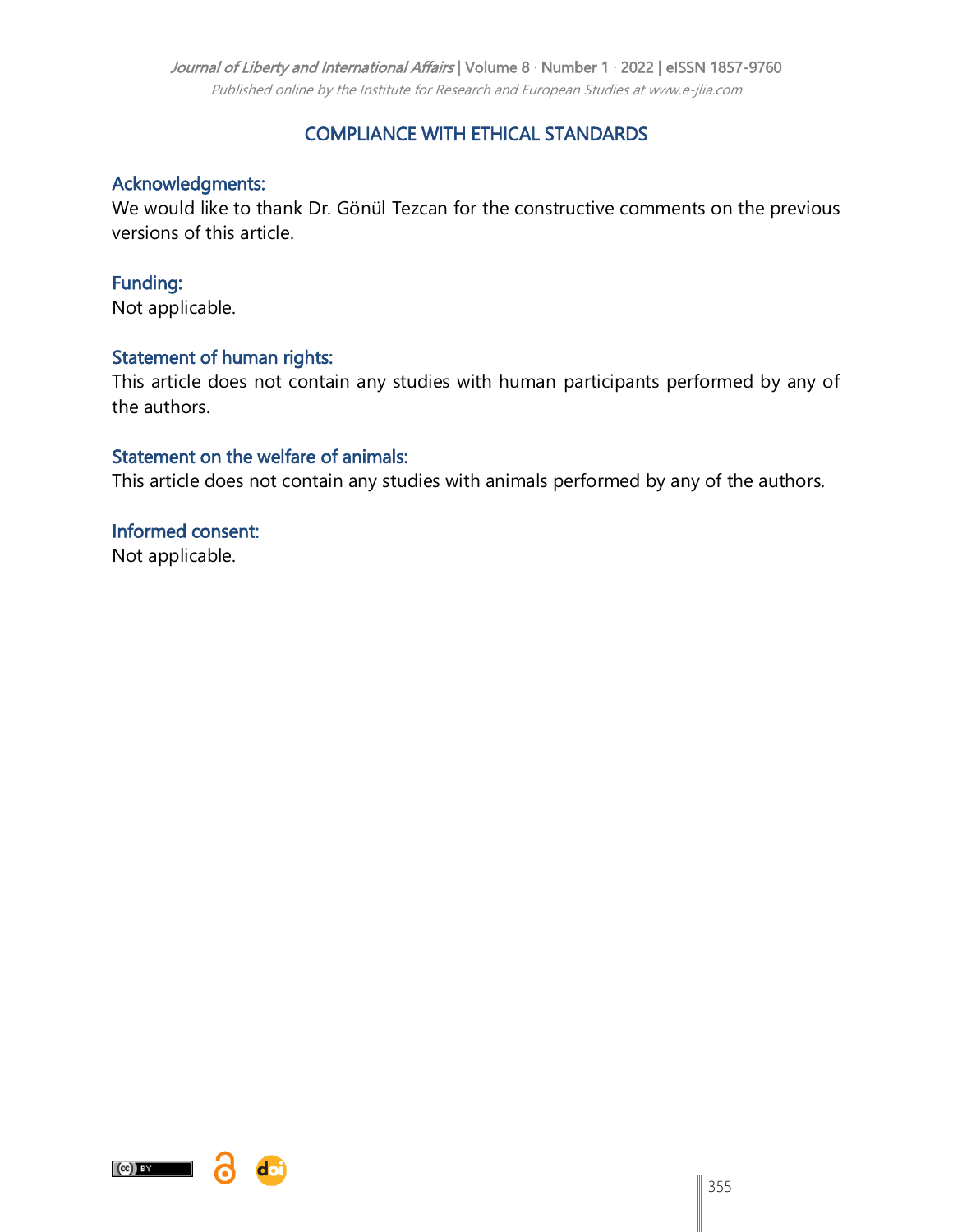# **REFERENCES**

- 1. Ağır, B. S. 2015. "European Perspective of Human Security: From a Conception to a Reality" In Twenty Years of Human Security: Theoritical Foundations and Practical Applications, edited by I. Dordevic, M. Glamotchak, S. Stanarevic and J. Gacic, 365-375. Belgrad: University of Belgrad and Institut Français de Geopolitique-Universite Paris.
- 2. Albrecht, Ulrich, C Chinkin, K. Dervis, R. Dwan, A. Giddens, N. Gnesotto, M. Kaldor, et al. 2004. "A Human Security Doctrine for Europe: The Barcelona Report of the Study Group on Europe's Security Capabilities." Barcelona. [https://www.consilium.europa.eu/uedocs/cms\\_data/docs/pressdata/solana/04091](https://www.consilium.europa.eu/uedocs/cms_data/docs/pressdata/solana/040915CapBar.pdf) [5CapBar.pdf](https://www.consilium.europa.eu/uedocs/cms_data/docs/pressdata/solana/040915CapBar.pdf)
- 3. Amnesty International. 2014. "The Human Cost of Fortress Europe: Human Rights Violations against Migrants and Refugees at Europe's Borders." London. <https://www.amnesty.org/en/documents/EUR05/001/2014/en/>
- 4. Andersson, R. 2016. "Europe's Failed 'Fight' against Irregular Migration: Ethnographic Notes on a Counterproductive Industry." Journal of Ethnic and Migration Studies 42 (7): 1055–75.
- 5. Arman, M. N. 2017. "The Syrian Refugee Crisis and the European Conditionality." Doğu Anadolu Sosyal Bilimlerde Eğilimler Dergisi 1 (2): 10-20.
- 6. Arribas, G. F. 2016. "The EU-Turkey Agreement. A Controversial Attempt at Patching up a Major Problem." European Papers 1 (3): 1097-1104. [https://www.europeanpapers.eu/en/system/files/pdf\\_version/EP\\_EF\\_2016\\_I\\_040\\_G](https://www.europeanpapers.eu/en/system/files/pdf_version/EP_EF_2016_I_040_Gloria_Fernandez_Arribas_00080.pdf) [loria\\_Fernandez\\_Arribas\\_00080.pdf](https://www.europeanpapers.eu/en/system/files/pdf_version/EP_EF_2016_I_040_Gloria_Fernandez_Arribas_00080.pdf)
- 7. Baldwin-Edwards, M., and D. Lutterbeck. 2019. "Coping with the Libyan Migration Crisis.‖ Journal of Ethnic and Migration Studies 45 (12): 2241–57.
- 8. Bigo, D. 2001. "The Möbius Ribbon of Internal and External Security(ies)." In Identities, Borders, Orders, edited by M. Albert, Y. Lapid, and D. Jacobson, 91–116. University of Minnesota Press.
- 9. Boswell, C. 2003. "The 'External Dimension' of EU Immigration and Asylum Policy." International Affairs 79 (3): 619–38.
- 10. Cassarino, J. 2007. "Informalising Readmission Agreements in the EU Neighbourhood.‖ The International Spectator 42 (2): 179–96.
- 11. Clapp, A. 2020. "Europe Turns Its Back on Refugees—and Its Own Values." Foreign Affairs, March 2020. [https://www.foreignaffairs.com/articles/greece/2020-](https://www.foreignaffairs.com/articles/greece/2020-03-17/europe-turns-its-back-refugees-and-its-own-values) [03-17/europe-turns-its-back-refugees-and-its-own-values](https://www.foreignaffairs.com/articles/greece/2020-03-17/europe-turns-its-back-refugees-and-its-own-values)
- 12. Council of the European Union, and European Parliament. 2016. Union Code on the Rules Governing the Movement of Persons across Borders (Schengen Borders Code) (Codification).

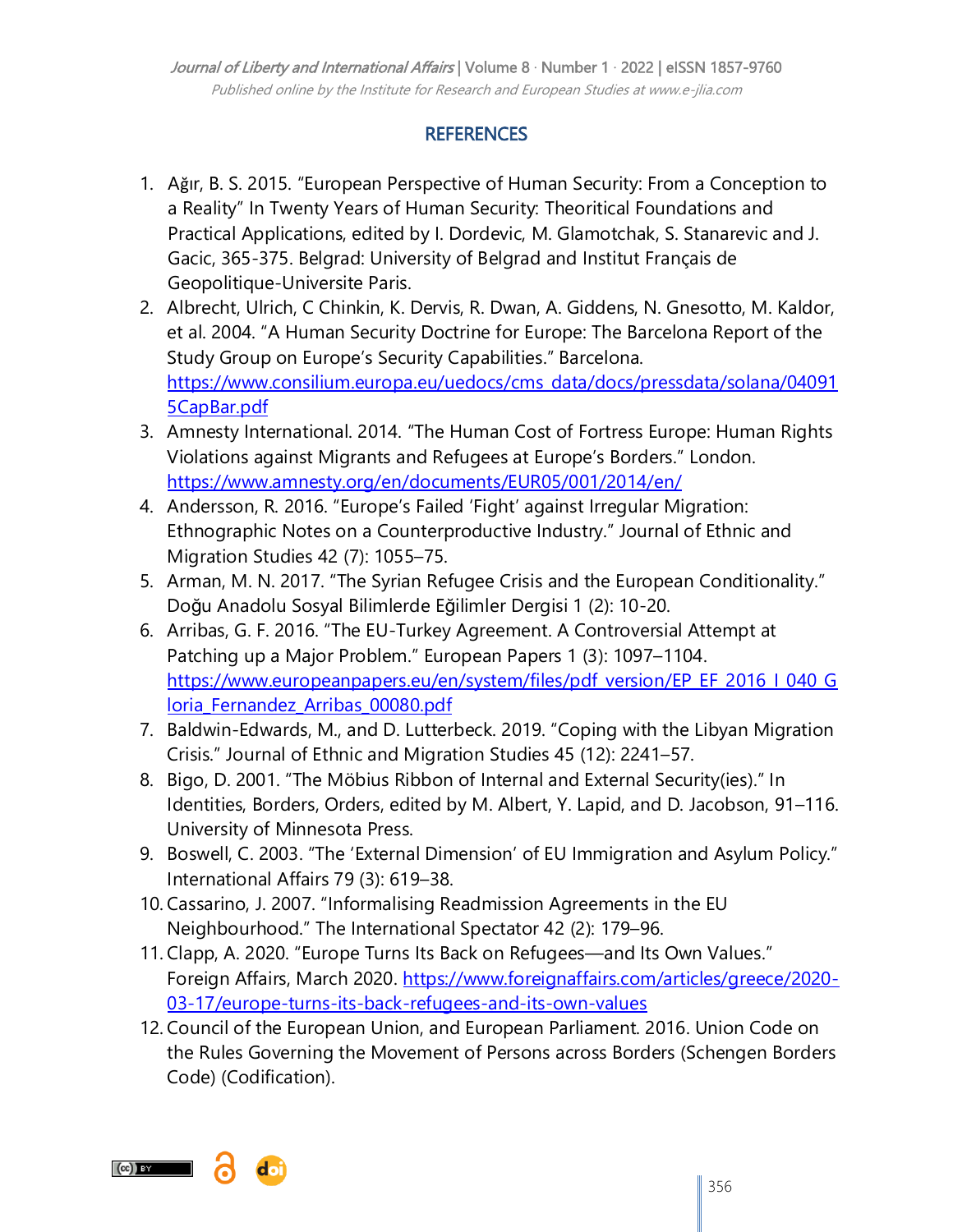- 13. Dannreuther, R. 2006. "Developing the Alternative to Enlargement: The European Neighbourhood Policy.‖ European Foreign Affairs Review 11 (2): 183–201.
- 14. Deutche Welle TR. 2020. "Türkiye'deki Mülteciler Sınır Kapılarına Yöneliyor," February 28, 2020. [https://www.dw.com/tr/türkiyedeki-mülteciler-](https://www.dw.com/tr/t�rkiyedeki-m�lteciler-s?n?r-kap?lar?na-y�neliyor/a-52568694)sınır-kapılarına[yöneliyor/a-52568694](https://www.dw.com/tr/t�rkiyedeki-m�lteciler-s?n?r-kap?lar?na-y�neliyor/a-52568694)
- 15. Deutche Welle TR. 2021. "Türkiye Ile Yeni Bir Mülteci Anlaşmasına Itiraz," March 24, 2021. [https://www.dw.com/tr/türkiye-ile-yeni-bir-mülteci-anla](https://www.dw.com/tr/t�rkiye-ile-yeni-bir-m�lteci-anla?mas?na-itiraz/a-56974922)şmasına[itiraz/a-56974922](https://www.dw.com/tr/t�rkiye-ile-yeni-bir-m�lteci-anla?mas?na-itiraz/a-56974922)
- 16. EC. 2016. "Communication from the Commission to the European Parliament, the European Council, the Council and the European Investment Bank on Establishing a New Partnership Framework with Third Countries under the European Agenda on Migration."

Strasbourg[.https://www.europarl.europa.eu/RegData/docs\\_autres\\_institutions/co](https://www.europarl.europa.eu/RegData/docs_autres_institutions/commission_europeenne/com/2016/0385/COM_COM(2016)0385_EN.pdf) [mmission\\_europeenne/com/2016/0385/COM\\_COM\(2016\)0385\\_EN.pdf](https://www.europarl.europa.eu/RegData/docs_autres_institutions/commission_europeenne/com/2016/0385/COM_COM(2016)0385_EN.pdf)

- 17. ECRE. 2006. "Report on the Application of the Dublin II Regulation in Europe." [http://www.ecre.org/wp-content/uploads/2016/07/ECRE-ELENA-Report-on-the-](http://www.ecre.org/wp-content/uploads/2016/07/ECRE-ELENA-Report-on-the-Application-of-the-Dublin-II-Regulation-in-Europe-_March-2006.pdf)[Application-of-the-Dublin-II-Regulation-in-Europe-\\_March-2006.pdf](http://www.ecre.org/wp-content/uploads/2016/07/ECRE-ELENA-Report-on-the-Application-of-the-Dublin-II-Regulation-in-Europe-_March-2006.pdf)
- 18. European Parliament. 2006. "Study: Analysis of the External Dimension of the EU's Asylum and Immigration Policies." Brussels. [https://www.europarl.europa.eu/RegData/etudes/etudes/join/2006/374366/EXPO](https://www.europarl.europa.eu/RegData/etudes/etudes/join/2006/374366/EXPO-DROI_ET(2006)374366_EN.pdf) [-DROI\\_ET\(2006\)374366\\_EN.pdf](https://www.europarl.europa.eu/RegData/etudes/etudes/join/2006/374366/EXPO-DROI_ET(2006)374366_EN.pdf)
- 19. Fouskas, K. V., and B. Gökay. 2019. "Road to Brexit", The Disintegration of Euro-Atlanticism and New Authoritarianism: Global Power-Shift. Palgrave Macmillan.
- 20. FRONTEX. 2017. "Risk Analysis for 2017." Warsaw. [https://frontex.europa.eu/assets/Publications/Risk\\_Analysis/Annual\\_Risk\\_Analysis\\_](https://frontex.europa.eu/assets/Publications/Risk_Analysis/Annual_Risk_Analysis_2017.pdf) [2017.pdf](https://frontex.europa.eu/assets/Publications/Risk_Analysis/Annual_Risk_Analysis_2017.pdf)
- 21. Geddes, A. 2003. The Politics of Migration and Immigration in Europe. London: SAGE.
- 22. Goldberg, L. 2018. "European Union Releases Facts and Figures for Migrant and Refugees Arrivals in 2018." UN Dispatch. 2018. [https://www.undispatch.com/european-union-releases-facts-and-figures-for](https://www.undispatch.com/european-union-releases-facts-and-figures-for-migrant-and-refugees-arrivals-in-2018/)[migrant-and-refugees-arrivals-in-2018/](https://www.undispatch.com/european-union-releases-facts-and-figures-for-migrant-and-refugees-arrivals-in-2018/)
- 23. Hamood, S. 2008. "EU-Libya Cooperation on Migration: A Raw Deal for Refugees and Migrants?‖ Journal of Refugee Studies 21 (1): 19–42.
- 24. Huysmans, J. 2000. "The European Union and the Securitization of Migration." Journal of Common Market Studies 38 (5): 751–77.
- 25. IOM. 2021. "Key Migration Term." 2021. [https://www.iom.int/key-migration](https://www.iom.int/key-migration-terms#Irregular-migration)[terms#Irregular-migration](https://www.iom.int/key-migration-terms#Irregular-migration)

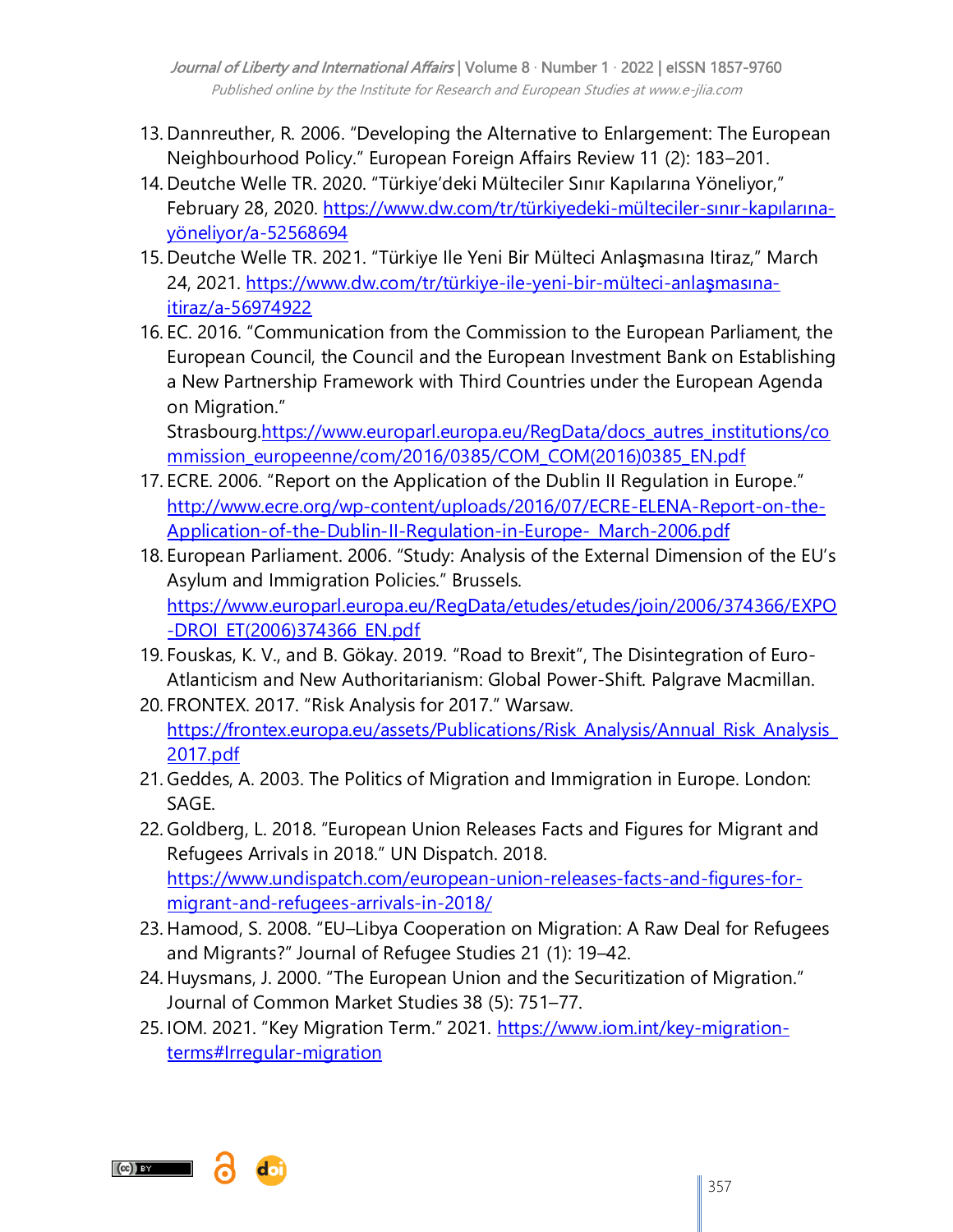- 26. Kamat, A., and A. Shokr. 2013. "Libya." In Dispatches from the Arab Spring: Understanding the New Middle East, edited by P. Amar and V. Prashad, 157–203. Minneapolis: MN: University of Minnesota Press.
- 27. Kaya, A. 2013. Avrupa Birliği Hakkında Merak Ettikleriniz: Avrupa Birliği'ne Giriş. İstanbul: Hiperlink Yayınları.
- 28. Kaya, A. 2020. "Migration as a Leverage Tool in International Relations: Turkey as a Case Study.‖ Uluslararası İlişkiler Dergisi 17: 21–39.
- 29. Malakooti, A. 2013. "Mixed Migration: Libya at the Crossroads Mapping of Migration Routes from Africa to Europe and Drivers of Migration in PostRevolution Libya." Tripoli. <https://www.refworld.org/pdfid/52b43f594.pdf>
- 30. Micallef, M. 2017. "The Human Conveyor Belt: Trends in Human Trafficking and Smuggling in Post-Revolution Libya." Geneva. [https://globalinitiative.net/wp](https://globalinitiative.net/wp-content/uploads/2017/03/GI-Human-Conveyor-Belt-Human-Smuggling-Libya-2017-.pdf)[content/uploads/2017/03/GI-Human-Conveyor-Belt-Human-Smuggling-Libya-](https://globalinitiative.net/wp-content/uploads/2017/03/GI-Human-Conveyor-Belt-Human-Smuggling-Libya-2017-.pdf)[2017-.pdf](https://globalinitiative.net/wp-content/uploads/2017/03/GI-Human-Conveyor-Belt-Human-Smuggling-Libya-2017-.pdf)
- 31. Micallef, M., and T. Reitano. 2018. "Human Smuggling and Libya's Political End Game." [https://issafrica.org/iss-today/human-smuggling-and-libyas-political](https://issafrica.org/iss-today/human-smuggling-and-libyas-political-end-game)[end-game](https://issafrica.org/iss-today/human-smuggling-and-libyas-political-end-game)
- 32. Morales, F. G. 2021. "Report on Means to Address the Human Rights Impact of Pushbacks of Migrants on Land and at Sea." <https://undocs.org/en/A/HRC/47/30>
- 33. Moreno-Lax, V. 2015. "EUROPE IN CRISIS: Facilitating Access to Protection, (Discarding) Offshore Processing and Mapping Alternatives for the Way Forward." Brussels.

[https://redcross.eu/uploads/files/Positions/Migration/Externalisation/Europe in](https://redcross.eu/uploads/files/Positions/Migration/Externalisation/Europe%20in%20Crisis_Dr%20Moreno-Lax_final.pdf)  [Crisis\\_Dr Moreno-Lax\\_final.pdf](https://redcross.eu/uploads/files/Positions/Migration/Externalisation/Europe%20in%20Crisis_Dr%20Moreno-Lax_final.pdf)

- 34. Müller, P., and P. Slominski. 2021. "Breaking the Legal Link but Not the Law? The Externalization of EU Migration Control through Orchestration in the Central Mediterranean.‖ Journal of European Public Policy 28 (6): 801–20.
- 35. OCHA. 2020. "Humanitarian Needs Overview Libya." [https://www.humanitarianresponse.info/sites/www.humanitarianresponse.info/file](https://www.humanitarianresponse.info/sites/www.humanitarianresponse.info/files/documents/files/hno_2021-final.pdf) [s/documents/files/hno\\_2021-final.pdf](https://www.humanitarianresponse.info/sites/www.humanitarianresponse.info/files/documents/files/hno_2021-final.pdf)
- 36. Paoletti, E. 2010. The Migration of Power and North-South Inequalities the Case of Italy and Libya. Palgrave Macmillan UK.
- 37. Pradellla, L., and S. T. Rad. 2017. "Libya and Europe: Imperialism, Crisis, and Migration.‖ Third World Quarterly 38 (11): 2411–27.
- 38. Rankin, J. 2016. "EU Met Only 5% of Target for Relocating Refugees from Greece and Italy." The Guardian, December 8, 2016. [https://www.theguardian.com/world/2016/dec/08/eu-met-only-5-of-target-for](https://www.theguardian.com/world/2016/dec/08/eu-met-only-5-of-target-for-relocating-refugees-from-greece-and-italy)[relocating-refugees-from-greece-and-italy](https://www.theguardian.com/world/2016/dec/08/eu-met-only-5-of-target-for-relocating-refugees-from-greece-and-italy)